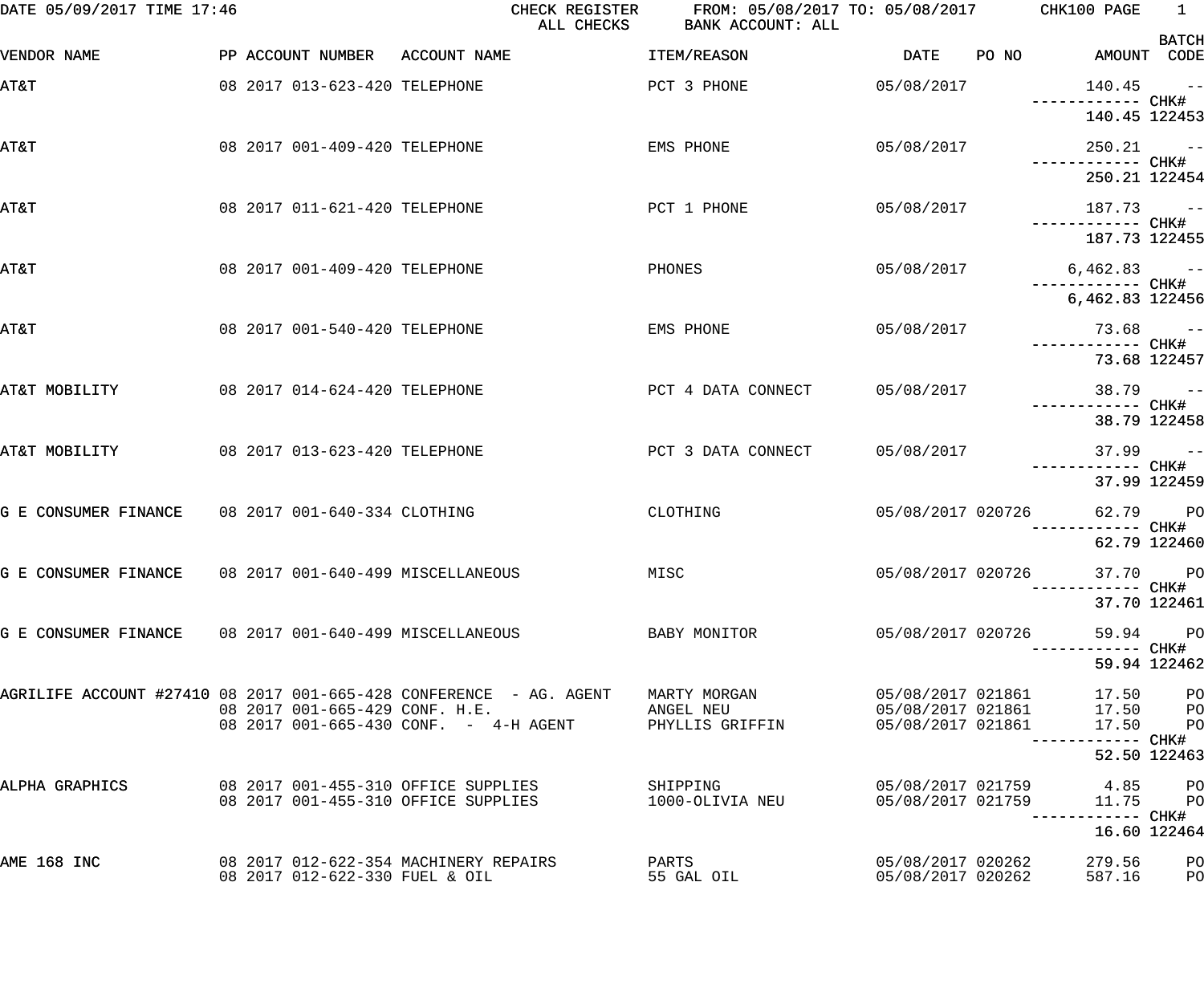| DATE 05/09/2017 TIME 17:46                                    |  |                           | CHECK REGISTER<br>ALL CHECKS                            | FROM: 05/08/2017 TO: 05/08/2017 CHK100 PAGE<br>BANK ACCOUNT: ALL                                                                                                                                        |                   |       |                                      | $2^{\circ}$       |
|---------------------------------------------------------------|--|---------------------------|---------------------------------------------------------|---------------------------------------------------------------------------------------------------------------------------------------------------------------------------------------------------------|-------------------|-------|--------------------------------------|-------------------|
|                                                               |  |                           |                                                         |                                                                                                                                                                                                         |                   |       |                                      | <b>BATCH</b>      |
| VENDOR NAME                                                   |  |                           | PP ACCOUNT NUMBER ACCOUNT NAME                          | <b>ITEM/REASON</b>                                                                                                                                                                                      | DATE              | PO NO | AMOUNT                               | CODE              |
|                                                               |  |                           | 08  2017  011-621-354  MACHINERY REPAIRS                | PARTS                                                                                                                                                                                                   | 05/08/2017 020144 |       | 149.57                               | PO                |
|                                                               |  |                           | 08 2017 011-621-330 FUEL & OIL                          | 55 GAL OIL SAN SAN SAN MARI                                                                                                                                                                             | 05/08/2017 020144 |       | 582.96                               | PO                |
|                                                               |  |                           | 08  2017  012-622-354  MACHINERY REPAIRS                | PARTS                                                                                                                                                                                                   | 05/08/2017 020262 |       | 32.13                                | PO                |
|                                                               |  |                           | 08 2017 012-622-354 MACHINERY REPAIRS                   | PARTS                                                                                                                                                                                                   | 05/08/2017 020262 |       | 4.43                                 | PO                |
|                                                               |  |                           | 08 2017 012-622-354 MACHINERY REPAIRS                   | <b>PARTS</b>                                                                                                                                                                                            | 05/08/2017 020262 |       | 19.35                                | PO                |
|                                                               |  |                           | 08 2017 012-622-354 MACHINERY REPAIRS                   | PARTS                                                                                                                                                                                                   | 05/08/2017 020262 |       | 41.04                                | PO                |
|                                                               |  |                           | 08 2017 012-622-354 MACHINERY REPAIRS                   | PARTS                                                                                                                                                                                                   | 05/08/2017 020262 |       | 6.83                                 | PO                |
|                                                               |  |                           | 08 2017 012-622-354 MACHINERY REPAIRS                   | HOSE ASSEMBLY                                                                                                                                                                                           | 05/08/2017 020262 |       | 72.30                                | PO                |
|                                                               |  |                           | 08 2017 011-621-354 MACHINERY REPAIRS                   |                                                                                                                                                                                                         |                   |       |                                      |                   |
|                                                               |  |                           |                                                         | PARTS                                                                                                                                                                                                   | 05/08/2017 020144 |       | 102.54                               | PO                |
|                                                               |  |                           | 08 2017 011-621-354 MACHINERY REPAIRS                   | <b>CREDIT</b>                                                                                                                                                                                           | 05/08/2017        |       | $74.07 -$                            | $\qquad \qquad -$ |
|                                                               |  |                           | 08 2017 011-621-354 MACHINERY REPAIRS                   | <b>PARTS</b>                                                                                                                                                                                            |                   |       | 05/08/2017 020144 361.74             | PO                |
|                                                               |  |                           |                                                         |                                                                                                                                                                                                         |                   |       | ------------ CHK#<br>2,165.54 122465 |                   |
|                                                               |  |                           |                                                         |                                                                                                                                                                                                         |                   |       |                                      |                   |
|                                                               |  |                           |                                                         | ARAMARK UNIFORM & CAREE 08 2017 014-624-392 UNIFORMS - EMPLOYEES & PRI UNIFORMS 6 05/08/2017 020317 101.86 PO                                                                                           |                   |       |                                      |                   |
|                                                               |  |                           | 08 2017 014-624-392 UNIFORMS - EMPLOYEES & PRI UNIFORMS | 05/08/2017 020317                                                                                                                                                                                       |                   |       | 101.86                               | P <sub>O</sub>    |
|                                                               |  |                           |                                                         |                                                                                                                                                                                                         |                   |       | ------------ CHK#<br>203.72 122466   |                   |
|                                                               |  |                           |                                                         |                                                                                                                                                                                                         |                   |       |                                      |                   |
|                                                               |  |                           |                                                         | ASSOCIATED TIME & PARKI 08 2017 001-450-310 OFFICE SUPPLIES AREPAIR TO TIME DATE MACH 05/08/2017 021612 129.00<br>08 2017 001-450-310 OFFICE SUPPLIES 2 SETS OF LOWER DIE PLAT 05/08/2017 021543 140.00 |                   |       |                                      | P <sub>O</sub>    |
|                                                               |  |                           |                                                         |                                                                                                                                                                                                         |                   |       |                                      | P <sub>O</sub>    |
|                                                               |  |                           | 08 2017 001-450-310 OFFICE SUPPLIES                     | SERVICE                                                                                                                                                                                                 | 05/08/2017 021543 |       | 127.00                               | PO                |
|                                                               |  |                           |                                                         |                                                                                                                                                                                                         |                   |       | ------------ CHK#<br>396.00 122467   |                   |
| BAKER & TAYLOR COMPANY 08 2017 001-650-590 BOOKS              |  |                           |                                                         | <b>BOOKS</b>                                                                                                                                                                                            |                   |       | 05/08/2017 020217 15.08              | PO                |
|                                                               |  | 08 2017 001-650-590 BOOKS |                                                         | BOOKS                                                                                                                                                                                                   | 05/08/2017 020217 |       | 88.84                                | PO                |
|                                                               |  | 08 2017 001-650-590 BOOKS |                                                         | BOOKS                                                                                                                                                                                                   | 05/08/2017 020217 |       | 179.05                               | PO                |
|                                                               |  | 08 2017 001-650-590 BOOKS |                                                         | BOOKS                                                                                                                                                                                                   | 05/08/2017 020217 |       | 169.99                               | PO                |
|                                                               |  | 08 2017 001-650-590 BOOKS |                                                         | BOOKS                                                                                                                                                                                                   | 05/08/2017 020217 |       | 4.68                                 | PO                |
|                                                               |  | 08 2017 001-650-590 BOOKS |                                                         | BOOKS                                                                                                                                                                                                   | 05/08/2017 020217 |       | 219.17                               | PO                |
|                                                               |  |                           |                                                         |                                                                                                                                                                                                         |                   |       |                                      |                   |
|                                                               |  |                           |                                                         |                                                                                                                                                                                                         |                   |       | 676.81 122468                        |                   |
| BARTHOLD TIRE COMPANY 08 2017 001-540-354 VEHICLE MAINTENANCE |  |                           |                                                         | TIRES                                                                                                                                                                                                   | 05/08/2017 020295 |       | 839.36 PO                            |                   |
|                                                               |  |                           | 08 2017 013-623-354 MACHINERY REPAIRS                   | PARTS                                                                                                                                                                                                   |                   |       | 05/08/2017 020435 17.00 PO           |                   |
|                                                               |  |                           |                                                         |                                                                                                                                                                                                         |                   |       |                                      |                   |
|                                                               |  |                           |                                                         |                                                                                                                                                                                                         |                   |       | 856.36 122469                        |                   |
| BIBBERO SYSTEMS INC                                           |  |                           | 09 2017 028-571-310 OFFICE SUPPLIES                     | FELONY FILE DIVIDERS                                                                                                                                                                                    | 05/08/2017 021701 |       | 361.83 PO                            |                   |
|                                                               |  |                           |                                                         |                                                                                                                                                                                                         |                   |       | ----------- CHK#<br>361.83 122470    |                   |
| BLACK DEEANN                                                  |  |                           | 08 2017 001-503-427 CONFERENCE EXPENSE                  | TAGITM CONFERENCE                                                                                                                                                                                       | 05/08/2017        |       | $795.20 - -$                         |                   |
|                                                               |  |                           |                                                         |                                                                                                                                                                                                         |                   |       |                                      |                   |
|                                                               |  |                           |                                                         |                                                                                                                                                                                                         |                   |       | 795.20 122471                        |                   |
| BORDEN DAIRY COMPANY 08 2017 001-561-333 FOOD FOR JAIL        |  |                           |                                                         | MILK                                                                                                                                                                                                    | 05/08/2017 020383 |       | 395.90 PO<br>----------- CHK#        |                   |
|                                                               |  |                           |                                                         |                                                                                                                                                                                                         |                   |       | 395.90 122472                        |                   |
| BOUND TO STAY BOUND BOO 08 2017 092-650-590 BOOKS             |  |                           |                                                         | NIGHT DIVIDED                                                                                                                                                                                           | 05/08/2017 020844 |       | 39.52 PO<br>----------- CHK#         |                   |
|                                                               |  |                           |                                                         |                                                                                                                                                                                                         |                   |       | 39.52 122473                         |                   |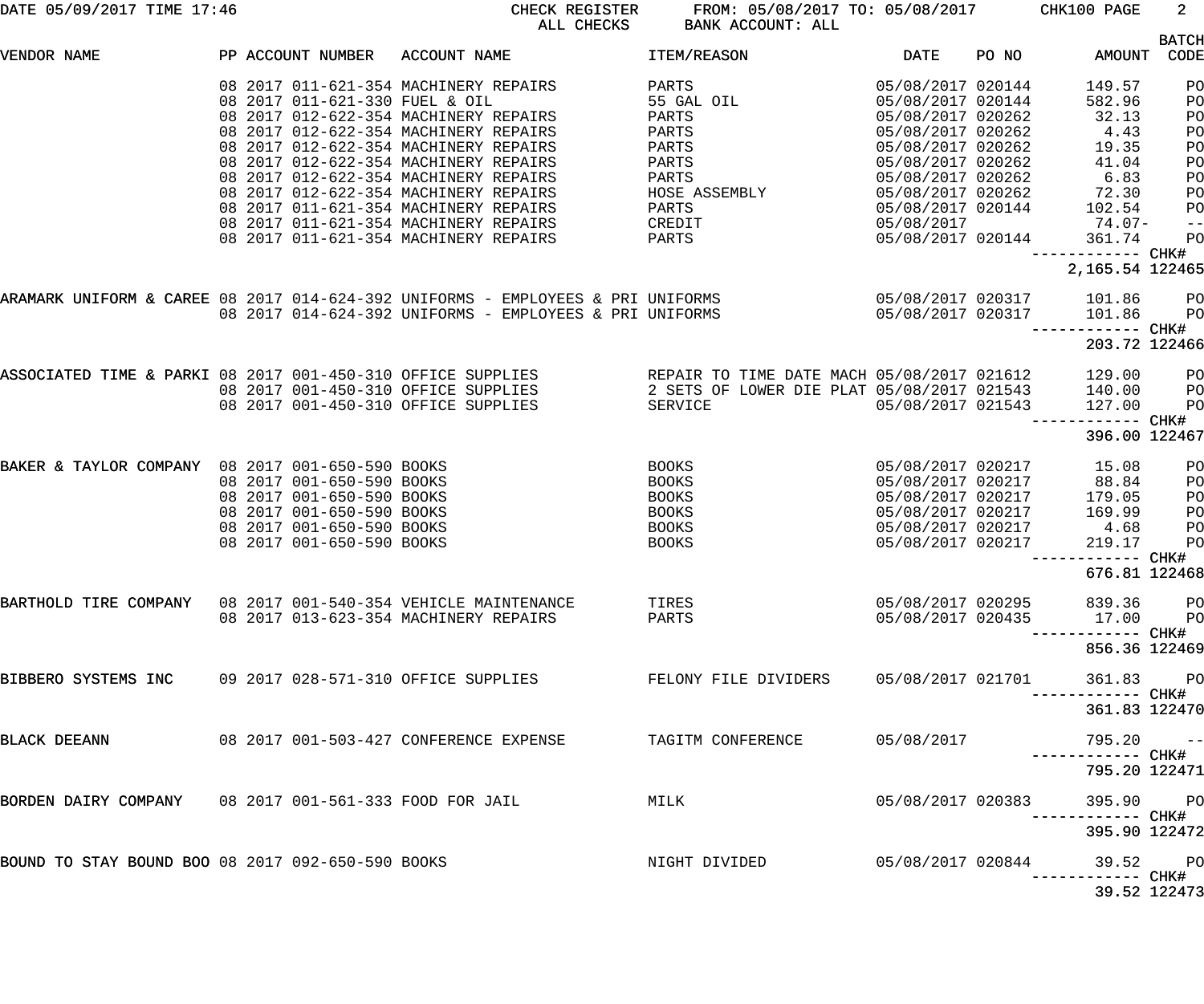| DATE 05/09/2017 TIME 17:46                                                                                                              |                                                        |                                                                                                                                                                                                                                                                                                                                                                                              | CHECK REGISTER FROM: 05/08/2017 TO: 05/08/2017 CHK100 PAGE<br>ALL CHECKS BANK ACCOUNT: ALL                                                                                                                                     |                                                                                                                                                                      |       |                                                                                                                                                                                                              | 3 <sup>7</sup>                                                                                                                         |
|-----------------------------------------------------------------------------------------------------------------------------------------|--------------------------------------------------------|----------------------------------------------------------------------------------------------------------------------------------------------------------------------------------------------------------------------------------------------------------------------------------------------------------------------------------------------------------------------------------------------|--------------------------------------------------------------------------------------------------------------------------------------------------------------------------------------------------------------------------------|----------------------------------------------------------------------------------------------------------------------------------------------------------------------|-------|--------------------------------------------------------------------------------------------------------------------------------------------------------------------------------------------------------------|----------------------------------------------------------------------------------------------------------------------------------------|
| VENDOR NAME                                                                                                                             |                                                        | PP ACCOUNT NUMBER ACCOUNT NAME                                                                                                                                                                                                                                                                                                                                                               | ITEM/REASON                                                                                                                                                                                                                    | DATE                                                                                                                                                                 | PO NO | AMOUNT CODE                                                                                                                                                                                                  | <b>BATCH</b>                                                                                                                           |
| BOUND TREE MEDICAL LLC 08 2017 001-540-392 UNIFORMS                                                                                     |                                                        | 08 2017 001-540-391 MEDICAL SUPPLIES<br>08 2017 001-540-391 MEDICAL SUPPLIES<br>08 2017 001-540-391 MEDICAL SUPPLIES                                                                                                                                                                                                                                                                         | UNIFORMS<br>MEDICAL SUPPLIES<br>MEDICAL SUPPLIES<br>MEDICAL SUPPLIES                                                                                                                                                           | 05/08/2017 020861<br>05/08/2017 020294<br>05/08/2017 020294<br>05/08/2017 020294                                                                                     |       | 513.48<br>59.20<br>68.67<br>3,055.95                                                                                                                                                                         | P <sub>O</sub><br>P <sub>O</sub><br>P <sub>O</sub><br>P <sub>O</sub>                                                                   |
|                                                                                                                                         |                                                        |                                                                                                                                                                                                                                                                                                                                                                                              |                                                                                                                                                                                                                                |                                                                                                                                                                      |       | 3,697.30 122474                                                                                                                                                                                              |                                                                                                                                        |
|                                                                                                                                         |                                                        | BRINKLEY JOSHUA R. ATTY 08 2017 001-409-414 JUVENILE CT APPOINTED ATT  ST VS K C<br>08 2017 001-409-414 JUVENILE CT APPOINTED ATT ST VS SRD 65/08/2017                                                                                                                                                                                                                                       |                                                                                                                                                                                                                                | 05/08/2017                                                                                                                                                           |       | 200.00<br>300.00<br>------------ CHK#                                                                                                                                                                        | $ -$<br>$\sim$ $-$                                                                                                                     |
|                                                                                                                                         |                                                        |                                                                                                                                                                                                                                                                                                                                                                                              |                                                                                                                                                                                                                                |                                                                                                                                                                      |       | 500.00 122475                                                                                                                                                                                                |                                                                                                                                        |
|                                                                                                                                         |                                                        | BUFFALO BUSINESS PRODUC 08 2017 001-560-310 OFFICE SUPPLIES NOTORY STAMP GRANTHAM                                                                                                                                                                                                                                                                                                            |                                                                                                                                                                                                                                |                                                                                                                                                                      |       | 05/08/2017 021653 23.90                                                                                                                                                                                      | $P$ O                                                                                                                                  |
|                                                                                                                                         |                                                        |                                                                                                                                                                                                                                                                                                                                                                                              |                                                                                                                                                                                                                                |                                                                                                                                                                      |       | 23.90 122476                                                                                                                                                                                                 |                                                                                                                                        |
| CARR BRANDY                                                                                                                             |                                                        | 08 2017 001-499-427 CONFERENCE                                 VOTER REG & CHAPTER 19     05/08/2017                                                                                                                                                                                                                                                                                         |                                                                                                                                                                                                                                |                                                                                                                                                                      |       | 285.36                                                                                                                                                                                                       | $ -$                                                                                                                                   |
|                                                                                                                                         |                                                        |                                                                                                                                                                                                                                                                                                                                                                                              |                                                                                                                                                                                                                                |                                                                                                                                                                      |       | 285.36 122477                                                                                                                                                                                                |                                                                                                                                        |
| CBJ TIRE & ALIGNMENT NR 08 2017 012-622-303 TIRES & TIRE REPAIRS<br><b>CDWG</b><br>CELLEBRITE USA INC 08 2017 001-560-390 SUBSCRIPTIONS |                                                        | 08 2017 001-560-354 VEHICLE MAINTENANCE<br>08 2017 001-560-354 VEHICLE MAINTENANCE<br>08 2017 001-560-354 VEHICLE MAINTENANCE<br>08 2017 012-622-303 TIRES & TIRE REPAIRS<br>08 2017 012-622-354 MACHINERY REPAIRS<br>08 2017 001-560-354 VEHICLE MAINTENANCE<br>08 2017 011-621-303 TIRES & TIRE REPAIRS<br>08 2017 011-621-303 TIRES & TIRE REPAIRS<br>08 2017 001-503-310 OFFICE SUPPLIES | TIRE<br>UNIT 18 NEW TIRES<br>UNIT 33 FLAT<br>UNIT 30 FLAT<br>TIRE<br>INSPECTION<br>UNIT 5 NEW TIRES<br>TIRE<br><b>TIRES Example 2</b><br>24-PACK PANDUIT JACKS 05/08/2017 021775<br>UFED TOUCH ULTIMATE SW R 05/08/2017 021869 | 05/08/2017 020300<br>05/08/2017 021112<br>05/08/2017 021112<br>05/08/2017 021112<br>05/08/2017 020300<br>05/08/2017 020300<br>05/08/2017 021112<br>05/08/2017 020214 |       | 335.50<br>233.68<br>30.00<br>15.00<br>190.00<br>7.00<br>331.67<br>05/08/2017 020214 228.50<br>2,600.00<br>3,971.35 122478<br>192.46 PO<br>---------- CHK#<br>192.46 122479<br>3,400.00 PO<br>3,400.00 122480 | P <sub>O</sub><br>P <sub>O</sub><br>P <sub>O</sub><br>P <sub>O</sub><br>PO<br>PO<br>P <sub>O</sub><br>P <sub>O</sub><br>P <sub>O</sub> |
| CENGAGE LEARNING INC 08 2017 001-650-590 BOOKS                                                                                          |                                                        |                                                                                                                                                                                                                                                                                                                                                                                              | <b>BOOKS</b>                                                                                                                                                                                                                   | 05/08/2017 020749                                                                                                                                                    |       | 80.77 PO<br>80.77 122481                                                                                                                                                                                     |                                                                                                                                        |
| CHAD SIEGER PLUMBING HV 08 2017 001-510-450 BUILDING MAINTENANCE                                                                        |                                                        |                                                                                                                                                                                                                                                                                                                                                                                              | FIX VALVE AT JAIL                                                                                                                                                                                                              | 05/08/2017 020495                                                                                                                                                    |       | 125.00<br>----------- CHK#<br>125.00 122482                                                                                                                                                                  | <b>PO</b>                                                                                                                              |
| CITY OF GAINESVILLE                                                                                                                     | 08 2017 001-510-442 WATER<br>08 2017 001-510-442 WATER |                                                                                                                                                                                                                                                                                                                                                                                              | CONTAINER RENTAL FEE<br>CONTAINER RENTAL FEE                                                                                                                                                                                   | 05/08/2017<br>05/08/2017                                                                                                                                             |       | 917.56<br>$67.85 - -$                                                                                                                                                                                        | $- -$                                                                                                                                  |
|                                                                                                                                         |                                                        |                                                                                                                                                                                                                                                                                                                                                                                              |                                                                                                                                                                                                                                |                                                                                                                                                                      |       | 985.41 122483                                                                                                                                                                                                |                                                                                                                                        |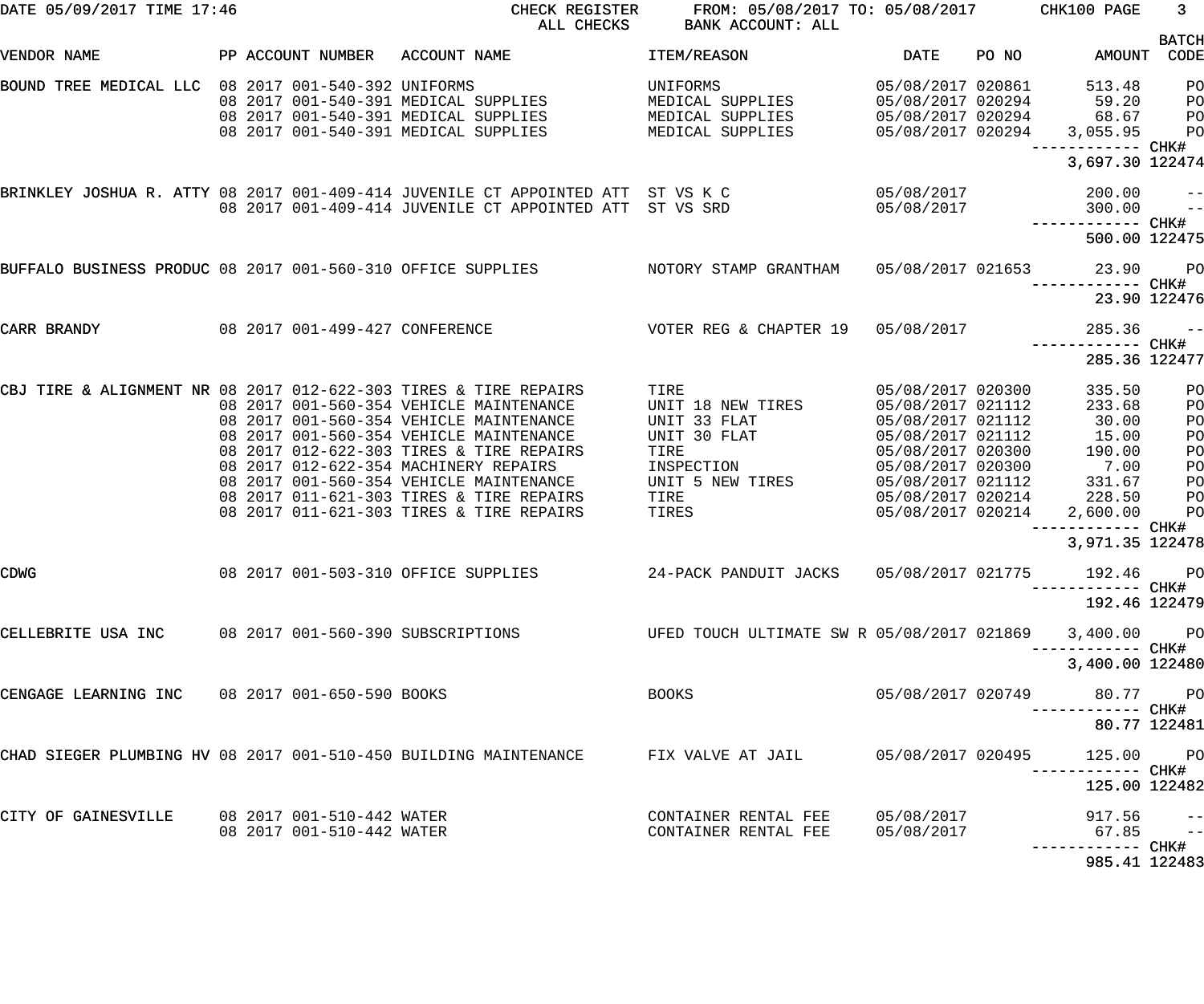| DATE 05/09/2017 TIME 17:46                                    |                                                                    | CHECK REGISTER<br>ALL CHECKS                                                                               | FROM: 05/08/2017 TO: 05/08/2017 CHK100 PAGE<br>BANK ACCOUNT: ALL                         |                                        |       |                                          | $4 -$<br><b>BATCH</b>            |
|---------------------------------------------------------------|--------------------------------------------------------------------|------------------------------------------------------------------------------------------------------------|------------------------------------------------------------------------------------------|----------------------------------------|-------|------------------------------------------|----------------------------------|
| VENDOR NAME                                                   | PP ACCOUNT NUMBER ACCOUNT NAME                                     |                                                                                                            | ITEM/REASON                                                                              | <b>DATE</b>                            | PO NO | AMOUNT CODE                              |                                  |
| CLARK HOLLY                                                   |                                                                    | 08  2017  001-560-491 RESERVE UNIT EXPENSES                                                                | REPAYMENT OF RESERVE TRA 05/08/2017 021907                                               |                                        |       | 600.00                                   | $P$ O                            |
|                                                               |                                                                    |                                                                                                            |                                                                                          |                                        |       | 600.00 122484                            |                                  |
|                                                               |                                                                    | CLARK SECURITY PRODUCTS 08 2017 001-510-450 BUILDING MAINTENANCE KEYS FOR JUSTICE CENTER 05/08/2017 020867 |                                                                                          |                                        |       | 93.45                                    | <b>PO</b>                        |
|                                                               |                                                                    |                                                                                                            |                                                                                          |                                        |       |                                          | 93.45 122485                     |
| CLERK OF COURT-MOREHOUS 08 2017 001-476-495 TRIAL EXPENSE     |                                                                    |                                                                                                            | PRIOR RECORD SEARCHES                                                                    | 05/08/2017 021874                      |       | 30.00<br>------------ CHK#               | PO <sub>1</sub>                  |
|                                                               |                                                                    |                                                                                                            |                                                                                          |                                        |       |                                          | 30.00 122486                     |
| CLINICAL PATHOLOGY LABS 08 2017 001-640-346 DRUG TESTING      |                                                                    |                                                                                                            | DRUG TEST KENDRA HENRY A 05/08/2017 020856                                               |                                        |       | 33.00                                    | $P$ O                            |
|                                                               |                                                                    |                                                                                                            |                                                                                          |                                        |       |                                          | 33.00 122487                     |
| COMMUNITY LUMBER CO                                           |                                                                    | 08 2017 013-623-300 SUPPLIES & HARDWARE                                                                    | SUPPLIES                                                                                 | 05/08/2017 020449                      |       | 17.48                                    | P <sub>O</sub>                   |
|                                                               |                                                                    | 08 2017 013-623-300 SUPPLIES & HARDWARE<br>08 2017 013-623-300 SUPPLIES & HARDWARE                         | SUPPLIES<br><b>SUPPLIES</b>                                                              | 05/08/2017 020449<br>05/08/2017 020449 |       | 15.98<br>33.54<br>------ CHK#            | P <sub>O</sub><br>PO             |
|                                                               |                                                                    |                                                                                                            |                                                                                          |                                        |       |                                          | 67.00 122488                     |
| CONDUENT BUSINESS SERVI 08 2017 052-403-495 MICROFILM EXPENSE |                                                                    |                                                                                                            | APRIL 2017                                                                               | 05/08/2017 020550                      |       | 6,740.96                                 | PO <sub>1</sub><br>---- CHK#     |
|                                                               |                                                                    |                                                                                                            |                                                                                          |                                        |       | 6,740.96 122489                          |                                  |
| CONTECH CONSTRUCTION PR 08 2017 012-622-304 CULVERTS          |                                                                    |                                                                                                            | <b>CULVERTS</b>                                                                          | 05/08/2017 020089                      |       | 3,080.10 PO<br>------ CHK#               |                                  |
|                                                               |                                                                    |                                                                                                            |                                                                                          |                                        |       | 3,080.10 122490                          |                                  |
| COOKE CO TAX A/C                                              |                                                                    | 08 2017 012-622-354 MACHINERY REPAIRS<br>08 2017 011-621-354 MACHINERY REPAIRS                             | INSPECTION 98 FREIGHTLIN 05/08/2017 021905<br>INSPECTION 86 AM GENERAL 05/08/2017 021920 |                                        |       | 7.50<br>7.50                             | $P$ O<br>P <sub>O</sub>          |
|                                                               |                                                                    |                                                                                                            |                                                                                          |                                        |       | ------------ CHK#<br>15.00 122491        |                                  |
| COOKE COUNTY CONSTABLE 08 2017 057-476-494 LOCAL AGENCIES     |                                                                    |                                                                                                            | BRAND, SPENCER, RINCON                                                                   | 05/08/2017                             |       | 150.00                                   | $- -$                            |
|                                                               |                                                                    |                                                                                                            |                                                                                          |                                        |       | 150.00 122492                            |                                  |
| COOKE COUNTY CRUSHED ST 08 2017 013-623-302 GRAVEL            |                                                                    |                                                                                                            | GRADE 2 BASE                                                                             | 05/08/2017 020434                      |       | 854.52                                   | P <sub>O</sub>                   |
|                                                               | 08 2017 012-622-302 GRAVEL                                         |                                                                                                            | GRADE 2 BASE                                                                             |                                        |       | 05/08/2017 020236 1,117.56               | P <sub>O</sub>                   |
|                                                               | 08 2017 014-624-302 GRAVEL<br>08 2017 014-624-302 GRAVEL           |                                                                                                            | GRADE 2 BASE<br>GRADE 2 BASE                                                             | 05/08/2017 020325                      |       | 05/08/2017 020325  10,684.01<br>1,083.78 | P <sub>O</sub><br>P <sub>O</sub> |
|                                                               |                                                                    |                                                                                                            |                                                                                          |                                        |       |                                          |                                  |
|                                                               |                                                                    |                                                                                                            |                                                                                          |                                        |       | 13,739.87 122493                         |                                  |
| COOKE COUNTY ELECTRIC C 08 2017 014-624-440 ELECTRICITY       |                                                                    |                                                                                                            | PCT 4 W/W                                                                                | 05/08/2017                             |       | 77.00                                    | $ -$                             |
|                                                               | 08 2017 014-624-440 ELECTRICITY                                    |                                                                                                            | PCT 4 BARN ELECTRIC                                                                      | 05/08/2017                             |       | 343.00                                   | $-$                              |
|                                                               | 08 2017 001-510-440 ELECTRICITY<br>08 2017 013-623-440 ELECTRICITY |                                                                                                            | EMS STAT 4 ELECTRIC<br>PCT 3 BARN ELECTRIC                                               | 05/08/2017<br>05/08/2017               |       | 295.00<br>298.00                         | $-$<br>$\overline{\phantom{a}}$  |
|                                                               |                                                                    |                                                                                                            |                                                                                          |                                        |       |                                          |                                  |
|                                                               |                                                                    |                                                                                                            |                                                                                          |                                        |       | 1,013.00 122494                          |                                  |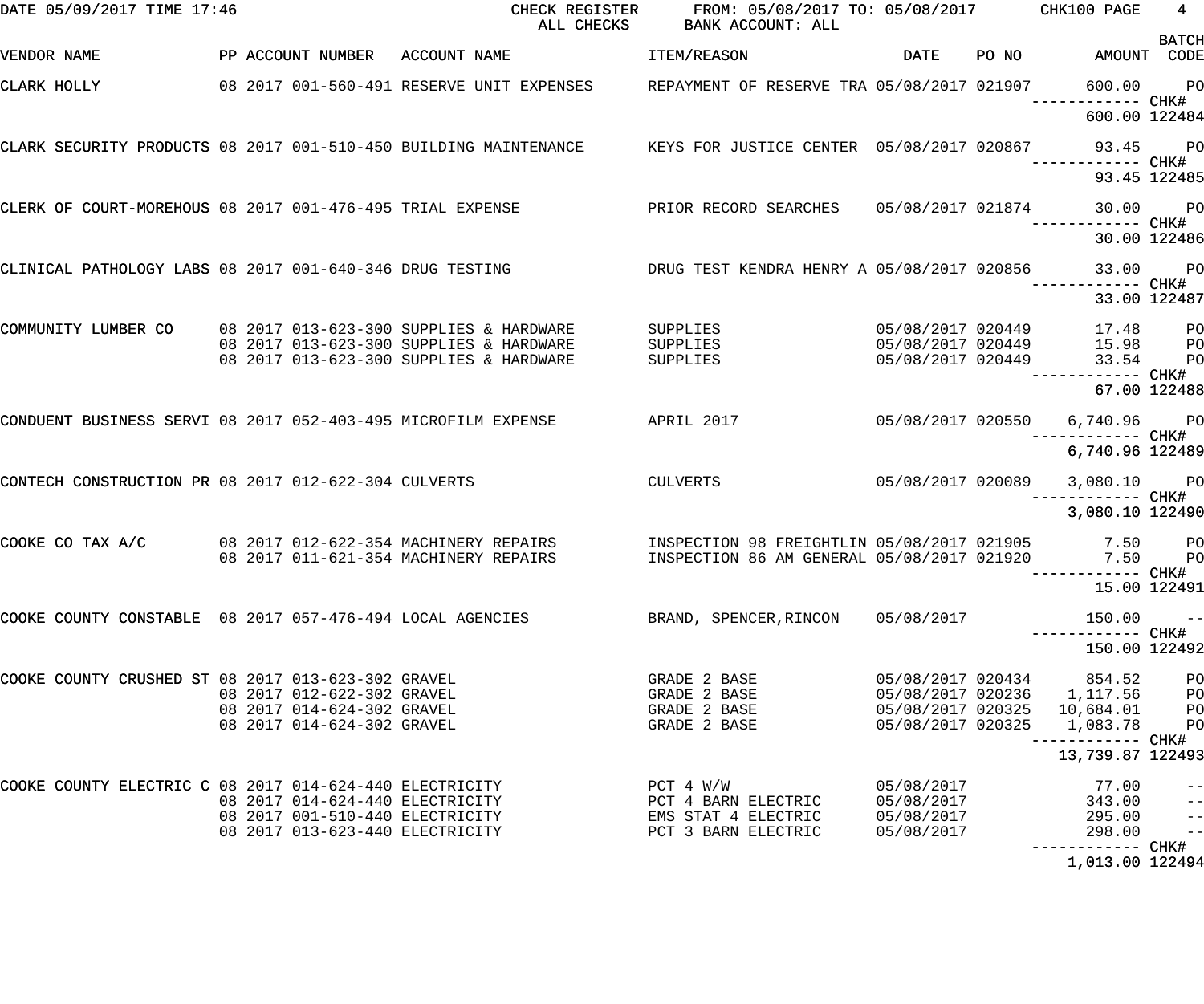| DATE 05/09/2017 TIME 17:46                                   |  |                                                                  | CHECK REGISTER<br>ALL CHECKS                                                                                                                             | FROM: 05/08/2017 TO: 05/08/2017 CHK100 PAGE<br>BANK ACCOUNT: ALL    |                                        |       |                                            | $5 -$          |
|--------------------------------------------------------------|--|------------------------------------------------------------------|----------------------------------------------------------------------------------------------------------------------------------------------------------|---------------------------------------------------------------------|----------------------------------------|-------|--------------------------------------------|----------------|
| VENDOR NAME                                                  |  | PP ACCOUNT NUMBER                                                | ACCOUNT NAME                                                                                                                                             | ITEM/REASON                                                         | <b>DATE</b>                            | PO NO | AMOUNT CODE                                | <b>BATCH</b>   |
| CORRECTIONS SOFTWARE SO 09 2017 028-571-452 COMPUTER EXPENSE |  |                                                                  |                                                                                                                                                          | JUNE 2017                                                           | 05/08/2017 019833                      |       | 930.00<br>----------- CHK#                 | $P$ O          |
|                                                              |  |                                                                  |                                                                                                                                                          |                                                                     |                                        |       | 930.00 122495                              |                |
| COURT OF APPEALS                                             |  |                                                                  | 08 2017 001-208-150 DUE TO 2ND COURT OF APPEAL JUD SYSTEM FUND<br>08 2017 001-208-150 DUE TO 2ND COURT OF APPEAL JUDICIAL FUND SYSTEM                    |                                                                     | 05/08/2017<br>05/08/2017               |       | 100.00<br>210.00                           | $- -$          |
|                                                              |  |                                                                  |                                                                                                                                                          |                                                                     |                                        |       |                                            | $- -$          |
|                                                              |  |                                                                  |                                                                                                                                                          |                                                                     |                                        |       | 310.00 122496                              |                |
|                                                              |  |                                                                  | CULPEPPER PLUMBING & A/ 08 2017 001-510-450 BUILDING MAINTENANCE FIX AC AT COURTHOUSE<br>08 2017 001-510-450 BUILDING MAINTENANCE INSALL NEW FAN AT CSCD |                                                                     | 05/08/2017 020494                      |       | 243.21                                     | P <sub>O</sub> |
|                                                              |  |                                                                  |                                                                                                                                                          |                                                                     | 05/08/2017 020494                      |       | 452.87<br>—————————— CHK#                  | P <sub>O</sub> |
|                                                              |  |                                                                  |                                                                                                                                                          |                                                                     |                                        |       | 696.08 122497                              |                |
| DAVIS INSTRUMENTS CORP. 08 2017 001-407-499 MISCELLANEOUS    |  |                                                                  |                                                                                                                                                          | METER FOR WEATHER STATIO 05/08/2017 021649                          |                                        |       | 129.58                                     | $_{\rm PO}$    |
|                                                              |  |                                                                  |                                                                                                                                                          |                                                                     |                                        |       | 129.58 122498                              |                |
| DEFENDER OUTDOORS LLC                                        |  | 08 2017 001-560-459 AMMUNITION                                   |                                                                                                                                                          | FIOCCHI 12SLUG                                                      | 05/08/2017 021840                      |       | 599.40                                     | PO             |
|                                                              |  | 08 2017 001-560-459 AMMUNITION                                   |                                                                                                                                                          | FIOCCHIE 12LE00BK                                                   | 05/08/2017 021840                      |       | 455.40                                     | PO             |
|                                                              |  | 08 2017 001-560-459 AMMUNITION                                   |                                                                                                                                                          | AMERICAN EAGLE 223                                                  | 05/08/2017 021840                      |       | 1,123.50                                   | PO             |
|                                                              |  | 08 2017 001-560-459 AMMUNITION                                   |                                                                                                                                                          | FNH SS197SR                                                         | 05/08/2017 021840                      |       | 96.00                                      | PO             |
|                                                              |  | 08 2017 001-560-459 AMMUNITION                                   |                                                                                                                                                          | FIOCCHI .38 SEMIJACKETED 05/08/2017 021840                          |                                        |       | 65.28                                      | PO             |
|                                                              |  | 08 2017 001-560-459 AMMUNITION                                   |                                                                                                                                                          | HORNADY 91256 CRITICAL D 05/08/2017 021840<br>HORN 90226 CRIT DT9MM |                                        |       | 77.80                                      | PO             |
|                                                              |  | 08 2017 001-560-459 AMMUNITION<br>08 2017 001-560-459 AMMUNITION |                                                                                                                                                          | HORNADY 91375 40SW                                                  | 05/08/2017 021840<br>05/08/2017 021840 |       | 3,238.50<br>2,051.50                       | PO<br>PO       |
|                                                              |  | 08 2017 001-560-459 AMMUNITION                                   |                                                                                                                                                          | HORNADY CRTCL DTY                                                   | 05/08/2017 021840                      |       | 1,528.00                                   | PO             |
|                                                              |  | 08 2017 001-560-459 AMMUNITION                                   |                                                                                                                                                          | HORNADY 91296 CRTL DTY                                              | 05/08/2017 021840                      |       | 760.00                                     | PO             |
|                                                              |  |                                                                  |                                                                                                                                                          |                                                                     |                                        |       | ------------ CHK#                          |                |
|                                                              |  |                                                                  |                                                                                                                                                          |                                                                     |                                        |       | 9,995.38 122499                            |                |
| DELL MARKETING LP                                            |  |                                                                  | 08 2017 013-623-452 COMPUTER EXPENSE                                                                                                                     | DESKTOP MONITOR                                                     | 05/08/2017 021664                      |       | 189.79                                     | PO             |
|                                                              |  |                                                                  | 08 2017 013-623-452 COMPUTER EXPENSE THE DOCKING STATION<br>08 2017 013-623-452 COMPUTER EXPENSE                                                         | DELL LAPTOP                                                         | 05/08/2017 021664                      |       | 05/08/2017 021664 127.49 PO<br>1,375.40 PO |                |
|                                                              |  |                                                                  |                                                                                                                                                          |                                                                     |                                        |       |                                            |                |
|                                                              |  |                                                                  |                                                                                                                                                          |                                                                     |                                        |       | 1,692.68 122500                            |                |
| DIGGS IRA                                                    |  |                                                                  | 08 2017 001-208-000 DUE TO OTHER GOVERNMENTS PRIVATE PROCESS SERVER 05/08/2017                                                                           |                                                                     |                                        |       | –– 90.00 –<br>400.00 ––                    |                |
|                                                              |  |                                                                  | 08 2017 001-208-000 DUE TO OTHER GOVERNMENTS RESEARCH FEE                                                                                                |                                                                     | 05/08/2017                             |       |                                            |                |
|                                                              |  |                                                                  |                                                                                                                                                          |                                                                     |                                        |       | 490.00 122501                              |                |
| DISH NETWORK                                                 |  |                                                                  | 08 2017 001-540-420 TELEPHONE                                                                                                                            | 125 W CR 465                                                        | 05/08/2017                             |       | $100.50 -$                                 |                |
|                                                              |  |                                                                  |                                                                                                                                                          |                                                                     |                                        |       | 100.50 122502                              |                |
| DIXON BILL                                                   |  |                                                                  | 08 2017 001-133-000 PREPAID ACCOUNTS TLANE TICKET TCOLE CONF 05/08/2017                                                                                  |                                                                     |                                        |       | $343.00 - -$                               |                |
|                                                              |  |                                                                  |                                                                                                                                                          |                                                                     |                                        |       | 343.00 122503                              |                |
| DRAKE ROY PHD                                                |  |                                                                  | 08 2017 001-561-490 PHYSICAL                                                                                                                             | CONWAY PHYCH EVAL 05/08/2017 021849                                 |                                        |       | 125.00 PO                                  |                |
|                                                              |  |                                                                  |                                                                                                                                                          |                                                                     |                                        |       | 125.00 122504                              |                |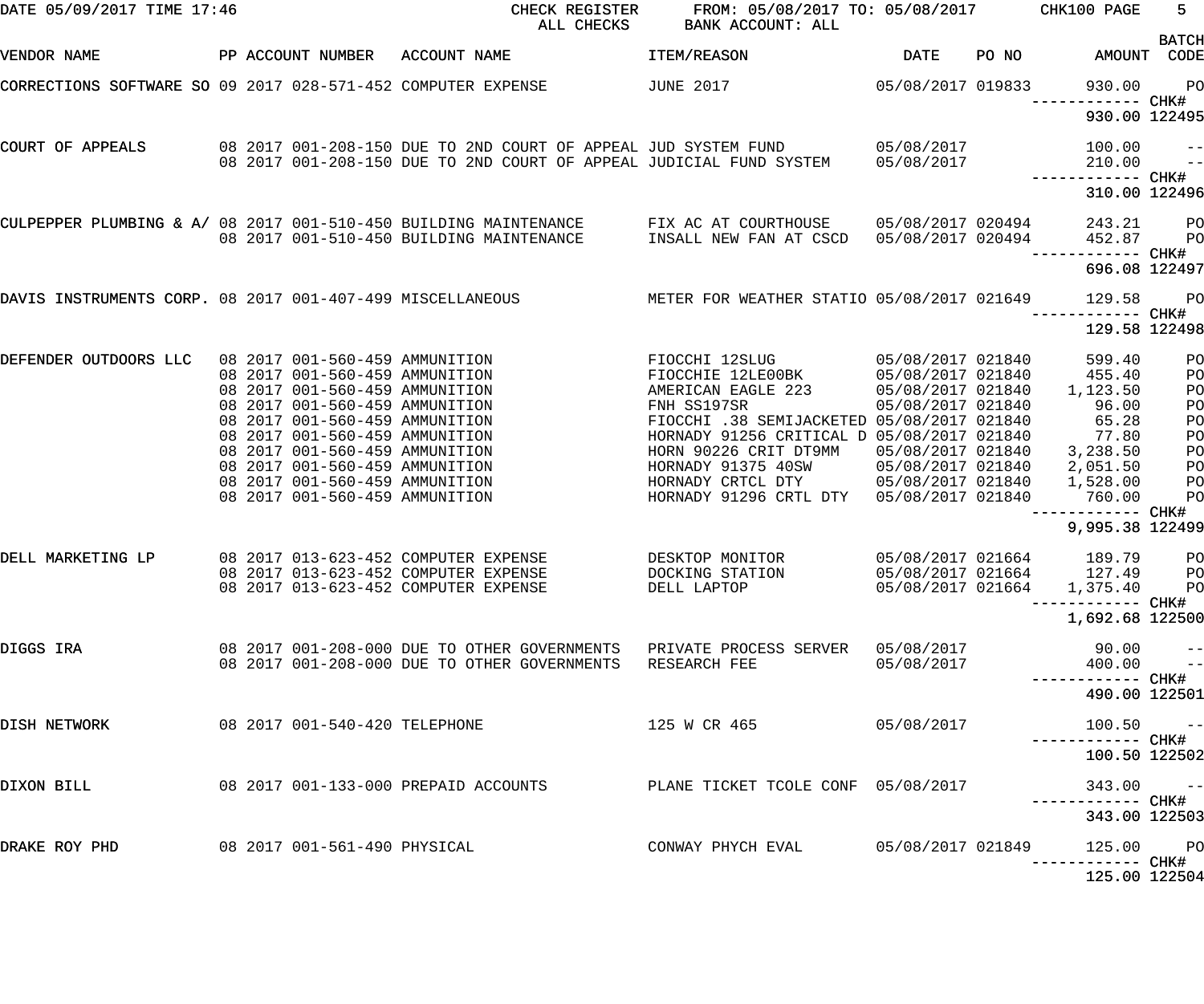| DATE 05/09/2017 TIME 17:46                                       |  |                              | CHECK REGISTER<br>ALL CHECKS                                                                                           | FROM: 05/08/2017 TO: 05/08/2017 CHK100 PAGE<br>BANK ACCOUNT: ALL |                   |       |                                    | 6              |
|------------------------------------------------------------------|--|------------------------------|------------------------------------------------------------------------------------------------------------------------|------------------------------------------------------------------|-------------------|-------|------------------------------------|----------------|
| VENDOR NAME                                                      |  |                              | PP ACCOUNT NUMBER ACCOUNT NAME                                                                                         | ITEM/REASON                                                      | <b>DATE</b>       | PO NO | AMOUNT CODE                        | <b>BATCH</b>   |
| ECOLAB EQUIPMENT CARE 08 2017 001-510-450 BUILDING MAINTENANCE   |  |                              |                                                                                                                        | CONTROLER FOR OVEN 05/08/2017 020610                             |                   |       | 254.73 PO                          |                |
|                                                                  |  |                              |                                                                                                                        |                                                                  |                   |       | 254.73 122505                      |                |
| EDELWEISS TEA HOUSE 08 2017 001-476-495 TRIAL EXPENSE            |  |                              |                                                                                                                        | FOOD FOR WITNESSES                                               | 05/08/2017 021932 |       | 27.40 PO                           |                |
|                                                                  |  |                              |                                                                                                                        |                                                                  |                   |       | 27.40 122506                       |                |
|                                                                  |  |                              | FAMILY DENTAL CARE OF G 08 2017 001-561-391 PRISONER MEDICAL CARE MAR 2017 INMATE DENTAL 05/08/2017 020594 1,087.00 PO |                                                                  |                   |       |                                    |                |
|                                                                  |  |                              |                                                                                                                        |                                                                  |                   |       | 1,087.00 122507                    |                |
| FASTENAL COMPANY                                                 |  |                              | 08 2017 001-510-450 BUILDING MAINTENANCE                                                                               | SCREWS                                                           | 05/08/2017 020500 |       | 16.00                              | PO             |
|                                                                  |  |                              | 08 2017 001-510-450 BUILDING MAINTENANCE                                                                               | TRX FLR                                                          | 05/08/2017 020500 |       | 2.00                               | P <sub>O</sub> |
|                                                                  |  |                              | 08 2017 001-510-450 BUILDING MAINTENANCE                                                                               | NUTS AND DRILL BIT                                               | 05/08/2017 020500 |       | 24.79                              | P <sub>O</sub> |
|                                                                  |  |                              | 08 2017 001-510-450 BUILDING MAINTENANCE                                                                               | SCREWS                                                           | 05/08/2017 020500 |       | 0.48                               | PО             |
|                                                                  |  |                              | 08 2017 001-510-450 BUILDING MAINTENANCE                                                                               | SLEDGEHAMMER                                                     | 05/08/2017 020500 |       | 56.11                              | P <sub>O</sub> |
|                                                                  |  |                              |                                                                                                                        |                                                                  |                   |       | ------- CHK#                       | 99.38 122508   |
|                                                                  |  |                              | FIRST HOSPITAL LABORATO 08 2017 001-540-490 EMPLOYEE PHY. & MED. EMPLOYEE DRUG SCREEN                                  |                                                                  | 05/08/2017 021873 |       | 44.29 PO                           |                |
|                                                                  |  |                              |                                                                                                                        |                                                                  |                   |       |                                    | 44.29 122509   |
| FOSTER VICKI LINN                                                |  |                              | 08 2017 001-409-400 COURT APPOINTED ATTORNEYS ST VS IVAN A LARRAGA                                                     |                                                                  | 05/08/2017        |       | 215.00                             | $- -$          |
|                                                                  |  |                              | 08 2017 001-409-400 COURT APPOINTED ATTORNEYS ST VS TYLER CANTRELL                                                     |                                                                  | 05/08/2017        |       | 515.00                             | $ -$           |
|                                                                  |  |                              |                                                                                                                        |                                                                  |                   |       | ------------ CHK#<br>730.00 122510 |                |
| FRAZER LTD                                                       |  |                              | 08 2017 001-540-354 VEHICLE MAINTENANCE                                                                                | PARTS                                                            | 05/08/2017 020281 |       | 27.15 PO                           |                |
|                                                                  |  |                              |                                                                                                                        |                                                                  |                   |       | 27.15 122511                       |                |
|                                                                  |  |                              | FREESE AND NICHOLS INC 08 2017 001-409-413 PROFESSIONAL SERVICES APRIL 2017 LAKE ZONING 05/08/2017 017679 17,804.94    |                                                                  |                   |       | ------------ CHK#                  | <b>PO</b>      |
|                                                                  |  |                              |                                                                                                                        |                                                                  |                   |       | 17,804.94 122512                   |                |
| G E CONSUMER FINANCE                                             |  | 08 2017 001-561-300 SUPPLIES |                                                                                                                        | DUSTPANS, TOWELS, TRASH, CA 05/08/2017 021839                    |                   |       | 123.08                             | PO             |
|                                                                  |  | 08 2017 001-510-300 SUPPLIES |                                                                                                                        | CLEANING SUPPLIES                                                | 05/08/2017 020927 |       | 28.16                              | PO             |
|                                                                  |  | 08 2017 001-561-300 SUPPLIES |                                                                                                                        | WASTEBASKETS                                                     | 05/08/2017 021871 |       | 47.79                              | PO             |
|                                                                  |  |                              | 08  2017  059-562-499  MISCELLANEOUS                                                                                   | CLIPPERS                                                         | 05/08/2017 021886 |       | 49.92                              | PО             |
|                                                                  |  |                              | 08 2017 059-562-499 MISCELLANEOUS                                                                                      | CLIPPERS                                                         | 05/08/2017 021886 |       | 74.88                              | P <sub>O</sub> |
|                                                                  |  |                              |                                                                                                                        |                                                                  |                   |       | 323.83 122513                      |                |
| GAINESVILLE GLASS CO IN 08 2017 001-510-450 BUILDING MAINTENANCE |  |                              |                                                                                                                        | FLUSH BOLT                                                       | 05/08/2017 021909 |       | 20.00<br>------ CHK#               | P <sub>O</sub> |
|                                                                  |  |                              |                                                                                                                        |                                                                  |                   |       |                                    | 20.00 122514   |
| GAINESVILLE PRINTING CO 08 2017 001-554-310 OFFICE SUPPLIES      |  |                              |                                                                                                                        | 500-ENVELOPES CONSTABLE  05/08/2017 021803                       |                   |       | 69.00                              | PO             |
|                                                                  |  |                              | 08 2017 001-561-310 OFFICE SUPPLIES                                                                                    | BONDS                                                            | 05/08/2017 021866 |       | 121.20                             | P <sub>O</sub> |
|                                                                  |  |                              | 08 2017 001-561-310 OFFICE SUPPLIES                                                                                    | VISITOR CARDS                                                    | 05/08/2017 021866 |       | 95.95                              | P <sub>O</sub> |
|                                                                  |  |                              | 08 2017 001-561-310 OFFICE SUPPLIES                                                                                    | ARREST REPORTS                                                   | 05/08/2017 021866 |       | 151.35                             | PO             |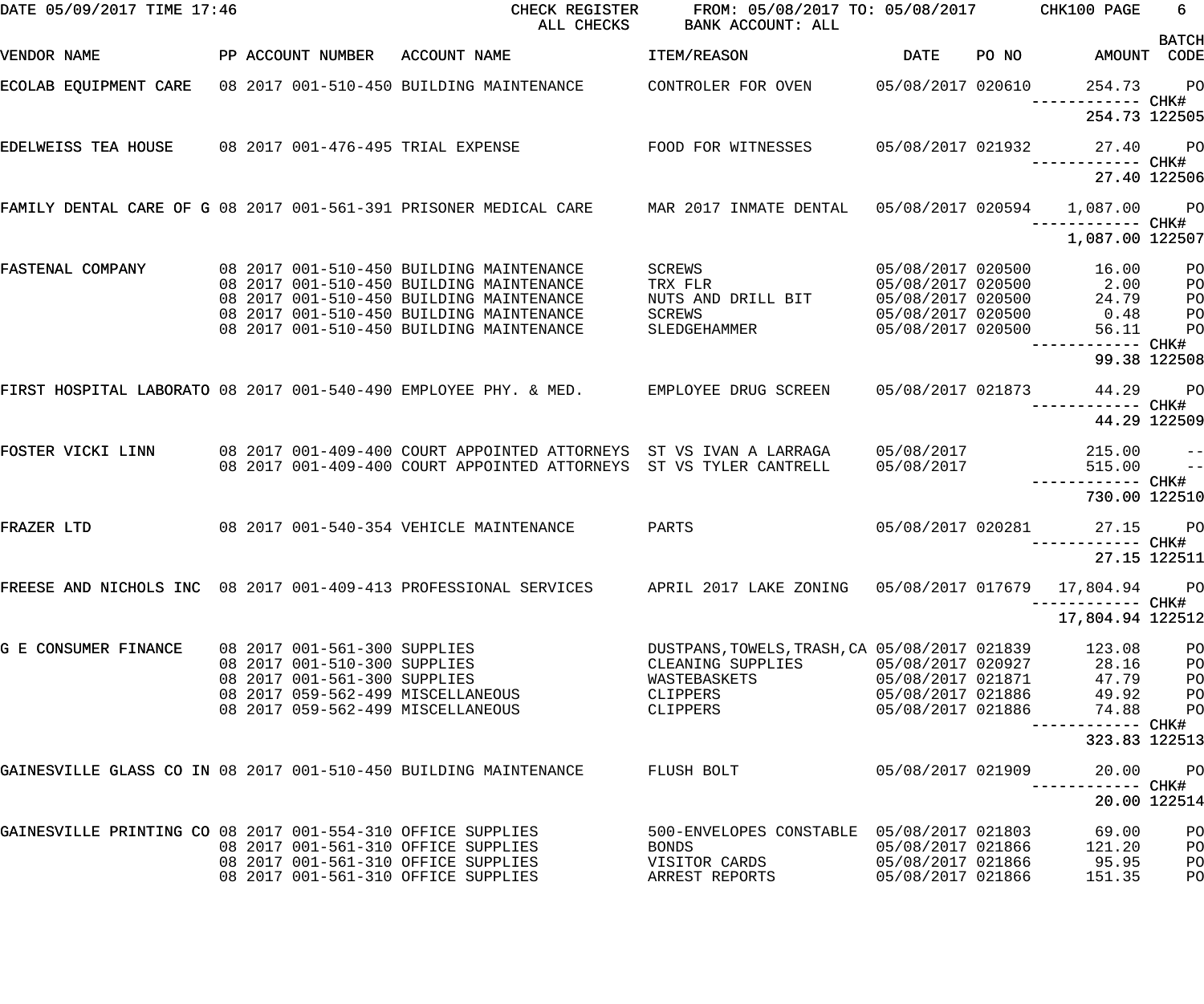| DATE 05/09/2017 TIME 17:46                                      |                                                                                                                                                                                                                              | CHECK REGISTER<br>ALL CHECKS                                                                                                                                                                                                                                                                                                                                                                                                                                                          | FROM: 05/08/2017 TO: 05/08/2017 CHK100 PAGE<br>BANK ACCOUNT: ALL                                                                                                                                                                                                                   |                                                                                                                                                                                                                                     |       |                                                                                                                                                 | 7 <sub>1</sub>                                                       |
|-----------------------------------------------------------------|------------------------------------------------------------------------------------------------------------------------------------------------------------------------------------------------------------------------------|---------------------------------------------------------------------------------------------------------------------------------------------------------------------------------------------------------------------------------------------------------------------------------------------------------------------------------------------------------------------------------------------------------------------------------------------------------------------------------------|------------------------------------------------------------------------------------------------------------------------------------------------------------------------------------------------------------------------------------------------------------------------------------|-------------------------------------------------------------------------------------------------------------------------------------------------------------------------------------------------------------------------------------|-------|-------------------------------------------------------------------------------------------------------------------------------------------------|----------------------------------------------------------------------|
| VENDOR NAME                                                     | PP ACCOUNT NUMBER                                                                                                                                                                                                            | ACCOUNT NAME                                                                                                                                                                                                                                                                                                                                                                                                                                                                          | ITEM/REASON                                                                                                                                                                                                                                                                        | <b>DATE</b>                                                                                                                                                                                                                         | PO NO | AMOUNT CODE                                                                                                                                     | <b>BATCH</b>                                                         |
|                                                                 |                                                                                                                                                                                                                              | 08 2017 001-561-310 OFFICE SUPPLIES<br>08 2017 001-561-310 OFFICE SUPPLIES<br>08 2017 001-561-310 OFFICE SUPPLIES                                                                                                                                                                                                                                                                                                                                                                     | INMATE PROPERTY SHEETS<br>INMATE REPORT LOGS<br>INFORMATION CARDS                                                                                                                                                                                                                  | 05/08/2017 021866<br>05/08/2017 021866<br>05/08/2017 021866                                                                                                                                                                         |       | 593.05<br>98.00<br>92.15                                                                                                                        | P <sub>O</sub><br>PО<br>P <sub>O</sub>                               |
|                                                                 |                                                                                                                                                                                                                              |                                                                                                                                                                                                                                                                                                                                                                                                                                                                                       |                                                                                                                                                                                                                                                                                    |                                                                                                                                                                                                                                     |       | ------------ CHK#<br>1,220.70 122515                                                                                                            |                                                                      |
| GALLS LLC                                                       | 08 2017 001-581-392 UNIFORMS<br>08 2017 001-581-392 UNIFORMS<br>08 2017 001-581-392 UNIFORMS<br>08 2017 001-581-392 UNIFORMS<br>08 2017 001-581-392 UNIFORMS<br>08 2017 001-581-392 UNIFORMS<br>08 2017 001-581-392 UNIFORMS |                                                                                                                                                                                                                                                                                                                                                                                                                                                                                       | SHIPPING<br>PANTS<br>SHIRTS<br>SHIPPING<br>SHIRTS<br>UNIFORMS<br>PANTS                                                                                                                                                                                                             | 05/08/2017 021779<br>05/08/2017 021779<br>05/08/2017 021779<br>05/08/2017 021520<br>05/08/2017 021520<br>05/08/2017 021779<br>05/08/2017 021779                                                                                     |       | 12.77<br>72.60<br>82.60<br>3.93<br>80.60<br>5.96<br>72.60                                                                                       | PO<br>PO<br>PO<br>PO<br>PO<br>PO<br>PO                               |
|                                                                 |                                                                                                                                                                                                                              |                                                                                                                                                                                                                                                                                                                                                                                                                                                                                       |                                                                                                                                                                                                                                                                                    |                                                                                                                                                                                                                                     |       | 331.06 122516                                                                                                                                   |                                                                      |
| GLENN POLK AUTOPLEX 08 2017 001-540-354 VEHICLE MAINTENANCE     |                                                                                                                                                                                                                              |                                                                                                                                                                                                                                                                                                                                                                                                                                                                                       | REPAIRS                                                                                                                                                                                                                                                                            | 05/08/2017 020274                                                                                                                                                                                                                   |       | 804.46<br>-----------         CHK#<br>804.46 122517                                                                                             | <b>PO</b>                                                            |
| GRAHAM INTERNATIONAL IN 08 2017 013-623-354 MACHINERY REPAIRS   |                                                                                                                                                                                                                              |                                                                                                                                                                                                                                                                                                                                                                                                                                                                                       | REPAIRS 2009 INTL 05/08/2017 021047                                                                                                                                                                                                                                                |                                                                                                                                                                                                                                     |       | 21,297.64 PO                                                                                                                                    |                                                                      |
|                                                                 |                                                                                                                                                                                                                              |                                                                                                                                                                                                                                                                                                                                                                                                                                                                                       |                                                                                                                                                                                                                                                                                    |                                                                                                                                                                                                                                     |       | ------------ CHK#<br>21,297.64 122518                                                                                                           |                                                                      |
| GRIFFIN PHYLLIS                                                 |                                                                                                                                                                                                                              | 08  2017  001-665-427  MILEAGE - 4-H  AGENT                                                                                                                                                                                                                                                                                                                                                                                                                                           | MILEAGE APRIL                                                                                                                                                                                                                                                                      | 05/08/2017                                                                                                                                                                                                                          |       | 293.18<br>------------ CHK#                                                                                                                     | $ -$                                                                 |
|                                                                 |                                                                                                                                                                                                                              |                                                                                                                                                                                                                                                                                                                                                                                                                                                                                       |                                                                                                                                                                                                                                                                                    |                                                                                                                                                                                                                                     |       | 293.18 122519                                                                                                                                   |                                                                      |
| GUARDIAN PEST & TERMITE 08 2017 012-622-306 CONTRACT SERVICES   |                                                                                                                                                                                                                              | 08 2017 001-510-332 PEST & BIRD CONTROL<br>08 2017 001-510-332 PEST & BIRD CONTROL<br>08 2017 001-510-332 PEST & BIRD CONTROL<br>08 2017 001-510-332 PEST & BIRD CONTROL<br>08 2017 001-510-332 PEST & BIRD CONTROL<br>08 2017 001-510-332 PEST & BIRD CONTROL<br>08 2017 001-510-332 PEST & BIRD CONTROL<br>08 2017 001-510-332 PEST & BIRD CONTROL<br>08 2017 001-510-332 PEST & BIRD CONTROL<br>08 2017 001-510-332 PEST & BIRD CONTROL<br>08 2017 001-510-332 PEST & BIRD CONTROL | APRIL 2017<br>APRIL 2017 JP4<br>APRIL 2017 LIBRARY<br>APRIL 2017 EMS WOODBINE<br>APRIL 2017 EMS RICE<br>APRIL 2017 EMS MUENSTER 05/08/2017 020479<br>APRIL 2017 EMS<br>APRIL 2017 ANNEX<br>APRIL 2017 DPS<br>APRIL 2017 COURTHOUSE<br>APRIL 2017 COURTHOUSE<br>APRIL 2017 OLD JAIL | 05/08/2017 020478<br>05/08/2017 020479<br>05/08/2017 020479<br>05/08/2017 020479<br>05/08/2017 020479<br>05/08/2017 020479<br>05/08/2017 020479<br>05/08/2017 020479<br>05/08/2017 020479<br>05/08/2017 020479<br>05/08/2017 020479 |       | 60.00<br>40.00<br>50.00<br>35.00<br>35.00<br>35.00<br>75.00<br>55.00<br>33.00<br>125.00<br>80.00<br>40.00<br>------------ CHK#<br>663.00 122520 | PO<br>PO<br>PO<br>PO<br>PO<br>PO<br>PO<br>PO<br>PO<br>PO<br>PO<br>PO |
| HARRISON PAM BALDWIN     08 2017 001-427-427 CONFERENCE EXPENSE |                                                                                                                                                                                                                              |                                                                                                                                                                                                                                                                                                                                                                                                                                                                                       | MILEAGE CCDA AREA SPRIN 05/08/2017                                                                                                                                                                                                                                                 |                                                                                                                                                                                                                                     |       | 37.99                                                                                                                                           | $- -$                                                                |
| HENNIGAN AUTO PARTS, IN 08 2017 014-624-354 MACHINERY REPAIRS   |                                                                                                                                                                                                                              | 08 2017 013-623-354 MACHINERY REPAIRS<br>08 2017 013-623-354 MACHINERY REPAIRS<br>08 2017 013-623-354 MACHINERY REPAIRS<br>08 2017 013-623-354 MACHINERY REPAIRS<br>08 2017 013-623-354 MACHINERY REPAIRS                                                                                                                                                                                                                                                                             | PARTS<br>PARTS<br>PARTS<br>PARTS<br>PARTS<br>PARTS                                                                                                                                                                                                                                 | 05/08/2017 020320<br>05/08/2017 020424<br>05/08/2017 020424<br>05/08/2017 020424<br>05/08/2017 020424<br>05/08/2017 020424                                                                                                          |       | 549.87<br>833.82<br>12.89<br>18.69<br>148.99<br>88.68                                                                                           | 37.99 122521<br>PO<br>PO<br>PO<br>PO<br>PO<br>PO                     |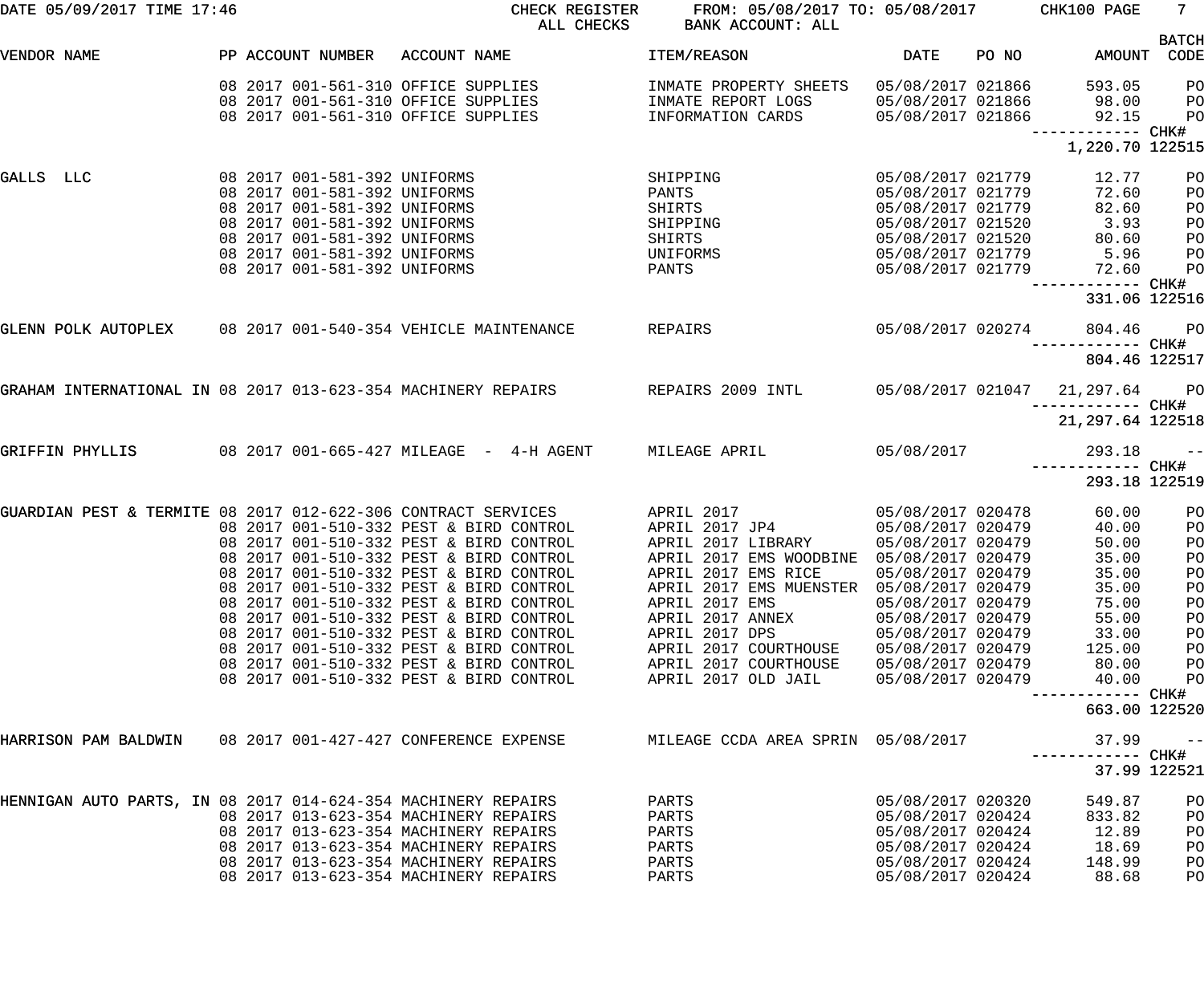| DATE 05/09/2017 TIME 17:46                                       |  |                                                                                                                                                                     | CHECK REGISTER FROM: 05/08/2017 TO: 05/08/2017 CHK100 PAGE<br>ALL CHECKS BANK ACCOUNT: ALL                                    |                                        |       |                                                  | $8 -$                      |
|------------------------------------------------------------------|--|---------------------------------------------------------------------------------------------------------------------------------------------------------------------|-------------------------------------------------------------------------------------------------------------------------------|----------------------------------------|-------|--------------------------------------------------|----------------------------|
| VENDOR NAME                                                      |  | PP ACCOUNT NUMBER ACCOUNT NAME                                                                                                                                      | and the state of the DATE of the STATE of the STATE of the STATE of the STATE of the STATE of the STATE of the<br>ITEM/REASON |                                        | PO NO | AMOUNT CODE                                      | <b>BATCH</b>               |
|                                                                  |  | 08 2017 013-623-354 MACHINERY REPAIRS<br>08 2017 013-623-354 MACHINERY REPAIRS<br>08 2017 013-623-354 MACHINERY REPAIRS<br>08 2017 013-623-354 MACHINERY REPAIRS    | PARTS<br>PARTS 05/08/2017 020424 9.99<br>PARTS 05/08/2017 020424 85.98<br>PARTS 05/08/2017 020424 136.86 PO                   |                                        |       | 05/08/2017 020424 44.26                          | P <sub>O</sub><br>PO<br>PO |
|                                                                  |  |                                                                                                                                                                     |                                                                                                                               |                                        |       | ------------ CHK#<br>1,930.03 122522             |                            |
|                                                                  |  | HESS TOWING & RECOVERY 08 2017 013-623-354 MACHINERY REPAIRS AND ROLLOVER BACKHOE NO 105/08/2017 020423 600.00 PO                                                   |                                                                                                                               |                                        |       | ------------ CHK#                                |                            |
|                                                                  |  |                                                                                                                                                                     |                                                                                                                               |                                        |       | 600.00 122523                                    |                            |
| HOGAN'S JIF-E LUBE #2 08 2017 001-540-354 VEHICLE MAINTENANCE    |  | 08 2017 001-540-354 VEHICLE MAINTENANCE<br>08 2017 001-540-354 VEHICLE MAINTENANCE                                                                                  | DEF<br>$05/08/2017$ 020268 $27.50$ PO<br>DEF                                                                                  |                                        |       | 05/08/2017 020268 27.50                          | $P$ O<br>P <sub>O</sub>    |
|                                                                  |  |                                                                                                                                                                     |                                                                                                                               |                                        |       | ------------ CHK#<br>114.95 122524               |                            |
|                                                                  |  | HUNTER TUNNEL EXPRESS I 08 2017 001-554-354 VEHICLE MAINTENANCE     CAR WASH MARCH       05/08/2017 021052     8.00   PO<br>08 2017 001-560-354 VEHICLE MAINTENANCE | CAR WASHES MARCH                                                                                                              |                                        |       | 05/08/2017 020182 184.00 PO<br>------------ CHK# |                            |
|                                                                  |  |                                                                                                                                                                     |                                                                                                                               |                                        |       | 192.00 122525                                    |                            |
|                                                                  |  | HUNTERS OIL DEPOT     08 2017 001-476-354 VEHICLE EXPENSE       OIL CHANGE        05/08/2017 020535     53.35   PO                                                  |                                                                                                                               |                                        |       |                                                  |                            |
|                                                                  |  |                                                                                                                                                                     |                                                                                                                               |                                        |       | ------------ CHK#<br>53.35 122526                |                            |
|                                                                  |  | HYATT REGENCY HOUSTON 08 2017 001-499-427 CONFERENCE                                                                                                                | 1 ROOM FOR 4 NIGHTS FOR 05/08/2017 021918 631.80 PO                                                                           |                                        |       |                                                  |                            |
|                                                                  |  |                                                                                                                                                                     |                                                                                                                               |                                        |       | 631.80 122527                                    |                            |
| I C S (INSTITUTIONAL SU 08 2017 001-561-300 SUPPLIES             |  |                                                                                                                                                                     | SUPPLIES                                                                                                                      | 05/08/2017 021844                      |       | 438.96 PO                                        |                            |
|                                                                  |  |                                                                                                                                                                     |                                                                                                                               |                                        |       | 438.96 122528                                    |                            |
| INDUSTRIAL BEARING CO 08 2017 012-622-354 MACHINERY REPAIRS      |  | 08 2017 012-622-354 MACHINERY REPAIRS                                                                                                                               | PARTS<br>PARTS                                                                                                                | 05/08/2017 020269<br>05/08/2017 020269 |       | 111.44<br>129.26 PO                              | P <sub>O</sub>             |
|                                                                  |  |                                                                                                                                                                     |                                                                                                                               |                                        |       | 240.70 122529                                    |                            |
| INLAND TRUCK PARTS COMP 08 2017 012-622-354 MACHINERY REPAIRS    |  |                                                                                                                                                                     | REPAIRS 1996 FTLR                                                                                                             | 05/08/2017 020267                      |       | 2,792.57 PO<br>----------- CHK#                  |                            |
|                                                                  |  |                                                                                                                                                                     |                                                                                                                               |                                        |       | 2,792.57 122530                                  |                            |
| INTERNATIONAL OUTLAW MO 08 2017 001-560-481 ASSN DUES            |  |                                                                                                                                                                     | MEMBERSHIP FEE                                                                                                                | 05/08/2017 021574                      |       | 25.00 PO                                         |                            |
|                                                                  |  |                                                                                                                                                                     |                                                                                                                               |                                        |       | 25.00 122531                                     |                            |
| INTERSTATE BATTERIES OF 08 2017 014-624-354 MACHINERY REPAIRS    |  |                                                                                                                                                                     | BATTERIES                                                                                                                     | 05/08/2017 020313                      |       | 467.80                                           | <b>PO</b>                  |
|                                                                  |  |                                                                                                                                                                     |                                                                                                                               |                                        |       | 467.80 122532                                    |                            |
| JOE WALTER LUMBER CO IN 08 2017 001-510-450 BUILDING MAINTENANCE |  | 08 2017 001-510-450 BUILDING MAINTENANCE                                                                                                                            | WRENCH SEAT<br>SANDING DISCS                                                                                                  | 05/08/2017 020497<br>05/08/2017 020497 |       | 5.99<br>78.58                                    | PO<br>PO                   |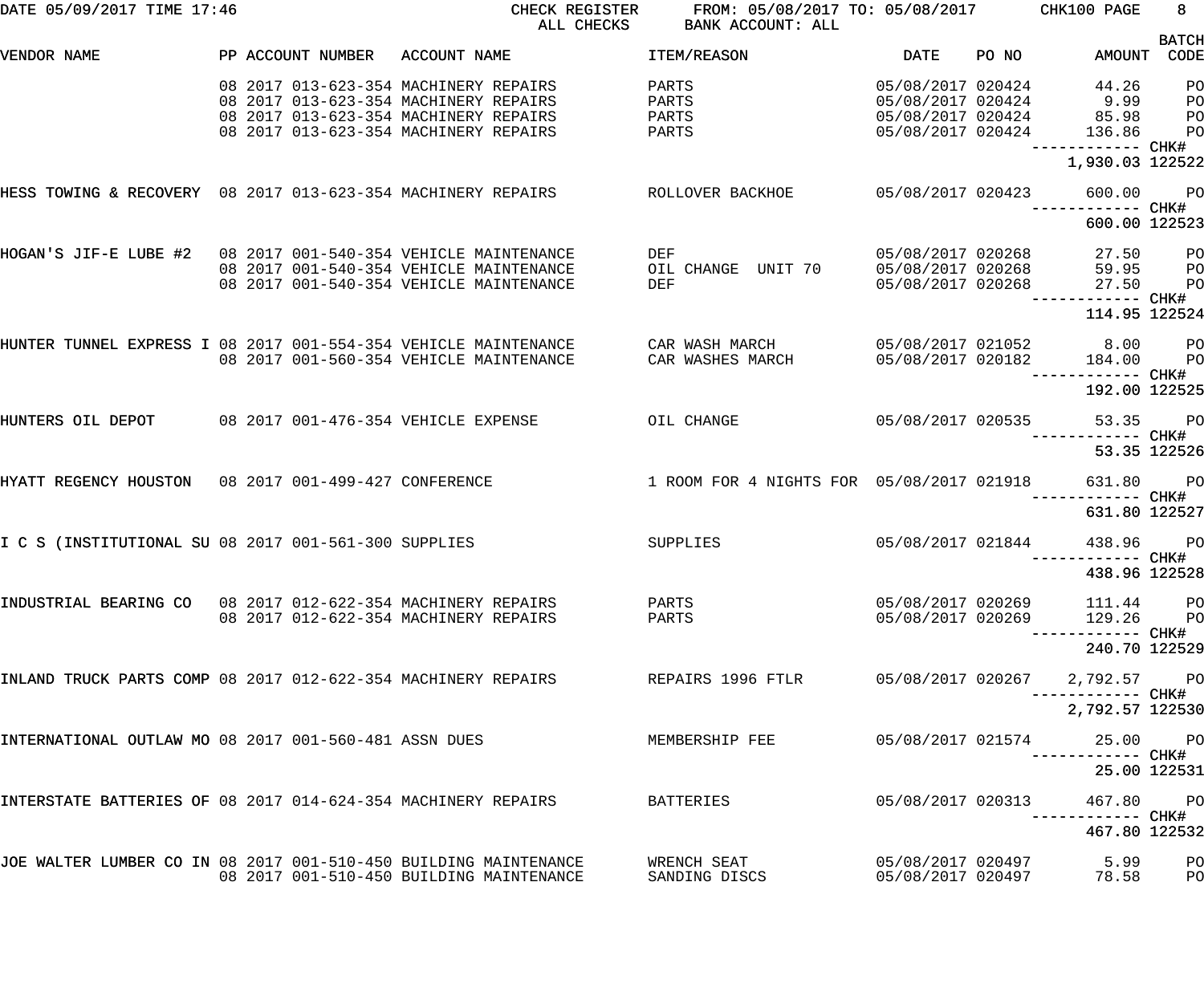| DATE 05/09/2017 TIME 17:46                                       |  | CHECK REGISTER<br>ALL CHECKS                                                                                                                                                                                                  | FROM: 05/08/2017 TO: 05/08/2017<br>BANK ACCOUNT: ALL     |                                                                                                                            | CHK100 PAGE                                                                          | 9<br><b>BATCH</b>                 |
|------------------------------------------------------------------|--|-------------------------------------------------------------------------------------------------------------------------------------------------------------------------------------------------------------------------------|----------------------------------------------------------|----------------------------------------------------------------------------------------------------------------------------|--------------------------------------------------------------------------------------|-----------------------------------|
| VENDOR NAME                                                      |  | PP ACCOUNT NUMBER ACCOUNT NAME                                                                                                                                                                                                | <b>ITEM/REASON</b>                                       | <b>DATE</b>                                                                                                                | PO NO AMOUNT CODE                                                                    |                                   |
|                                                                  |  |                                                                                                                                                                                                                               |                                                          |                                                                                                                            |                                                                                      | 84.57 122533                      |
| JONES FINLEY                                                     |  | 08 2017 001-133-000 PREPAID ACCOUNTS                                                                                                                                                                                          | PLANE TICKET TCOLE CONF 05/08/2017                       |                                                                                                                            | $343.00 - -$<br>------------ CHK#                                                    |                                   |
|                                                                  |  |                                                                                                                                                                                                                               |                                                          |                                                                                                                            | 343.00 122534                                                                        |                                   |
|                                                                  |  | KELLY SAND & EXCAVATION 08 2017 012-622-306 CONTRACT SERVICES REPAIR OF LOW WATER CROS 05/08/2017 021792                                                                                                                      |                                                          |                                                                                                                            | 20,740.00 PO<br>------------ CHK#                                                    |                                   |
|                                                                  |  |                                                                                                                                                                                                                               |                                                          |                                                                                                                            | 20,740.00 122535                                                                     |                                   |
| KIRBY - SMITH MACHINERY 08 2017 014-624-354 MACHINERY REPAIRS    |  | 08 2017 014-624-354 MACHINERY REPAIRS                                                                                                                                                                                         | PARTS<br>PARTS                                           | 05/08/2017 020110                                                                                                          | 05/08/2017 020110 196.98 PO<br>147.44                                                | <b>PO</b>                         |
|                                                                  |  |                                                                                                                                                                                                                               |                                                          |                                                                                                                            | ------------ CHK#<br>344.42 122536                                                   |                                   |
| KWIK KAR LUBE N TUNE 08 2017 013-623-354 MACHINERY REPAIRS       |  |                                                                                                                                                                                                                               | OIL CHANGE                                               | 05/08/2017 020419                                                                                                          | 73.96                                                                                | $P$ O                             |
|                                                                  |  |                                                                                                                                                                                                                               |                                                          |                                                                                                                            |                                                                                      | 73.96 122537                      |
| KYOCERA DOCUMENT SOLUTI 08 2017 001-409-463 COPY MACHINE RENTAL  |  | 08 2017 038-455-463 COPY MACHINE RENTAL                                                                                                                                                                                       | MAY 2017<br>MAY 2017                                     | 05/08/2017 020064<br>05/08/2017 020063                                                                                     | 177.69<br>224.59                                                                     | PO <sub>1</sub><br>P <sub>O</sub> |
|                                                                  |  |                                                                                                                                                                                                                               |                                                          |                                                                                                                            | 402.28 122538                                                                        |                                   |
| LABATT FOOD SERVICE                                              |  | 08 2017 001-561-338 KITCHEN SUPPLIES<br>08 2017 001-561-333 FOOD FOR JAIL<br>08 2017 001-561-333 FOOD FOR JAIL<br>08 2017 001-561-333 FOOD FOR JAIL<br>08 2017 001-561-333 FOOD FOR JAIL<br>08 2017 001-561-333 FOOD FOR JAIL | KITCHEN SUPPLY<br>FOOD<br>FOOD<br>FOOD<br>FOOD<br>FOOD   | 05/08/2017 021860<br>05/08/2017 020384<br>05/08/2017 020384<br>05/08/2017 020384<br>05/08/2017 020384<br>05/08/2017 020384 | 413.57<br>2,420.18<br>2,789.58<br>2,562.76<br>23.56<br>3,591.46<br>------------ CHK# | PO<br>PO<br>PO<br>PO<br>PO<br>PO  |
|                                                                  |  |                                                                                                                                                                                                                               |                                                          |                                                                                                                            | 11,801.11 122539                                                                     |                                   |
| LAURAS LOCKSMITH & SECU 08 2017 001-510-450 BUILDING MAINTENANCE |  |                                                                                                                                                                                                                               | KEYS AND DOOR PARTS                                      | 05/08/2017 021890                                                                                                          | 379.00 PO                                                                            |                                   |
|                                                                  |  |                                                                                                                                                                                                                               |                                                          |                                                                                                                            | 379.00 122540                                                                        |                                   |
| LEXISNEXIS                                                       |  | 08  2017  001-476-390  SUBSCRIPTIONS                                                                                                                                                                                          | APRIL 2017                                               | 05/08/2017 020463                                                                                                          | 325.00 PO                                                                            |                                   |
|                                                                  |  |                                                                                                                                                                                                                               |                                                          |                                                                                                                            | 325.00 122541                                                                        |                                   |
| LUBE WORKS                                                       |  | 08 2017 001-475-354 VEHICLE EXPENSE                                                                                                                                                                                           | OIL CHANGE                                               | 05/08/2017 020586                                                                                                          | 79.16 PO                                                                             |                                   |
|                                                                  |  |                                                                                                                                                                                                                               |                                                          |                                                                                                                            |                                                                                      | 79.16 122542                      |
| MAGIC SHRED                                                      |  | 08 2017 048-409-499 MISCELLANEOUS                                                                                                                                                                                             | SHREDDING                                                | 05/08/2017 021721                                                                                                          | 600.00 PO                                                                            |                                   |
|                                                                  |  |                                                                                                                                                                                                                               |                                                          |                                                                                                                            | 600.00 122543                                                                        |                                   |
| MARTIN DEE DEE                                                   |  | 08 2017 001-409-495 TRIAL EXPENSE<br>08 2017 001-409-495 TRIAL EXPENSE<br>08 2017 001-409-495 TRIAL EXPENSE                                                                                                                   | COURT TRANSLATOR<br>COURT TRANSLATOR<br>COURT TRANSLATOR | 05/08/2017 021865<br>05/08/2017 021865<br>05/08/2017 021865                                                                | 300.00<br>50.00<br>50.00                                                             | PO<br>PO<br>PO                    |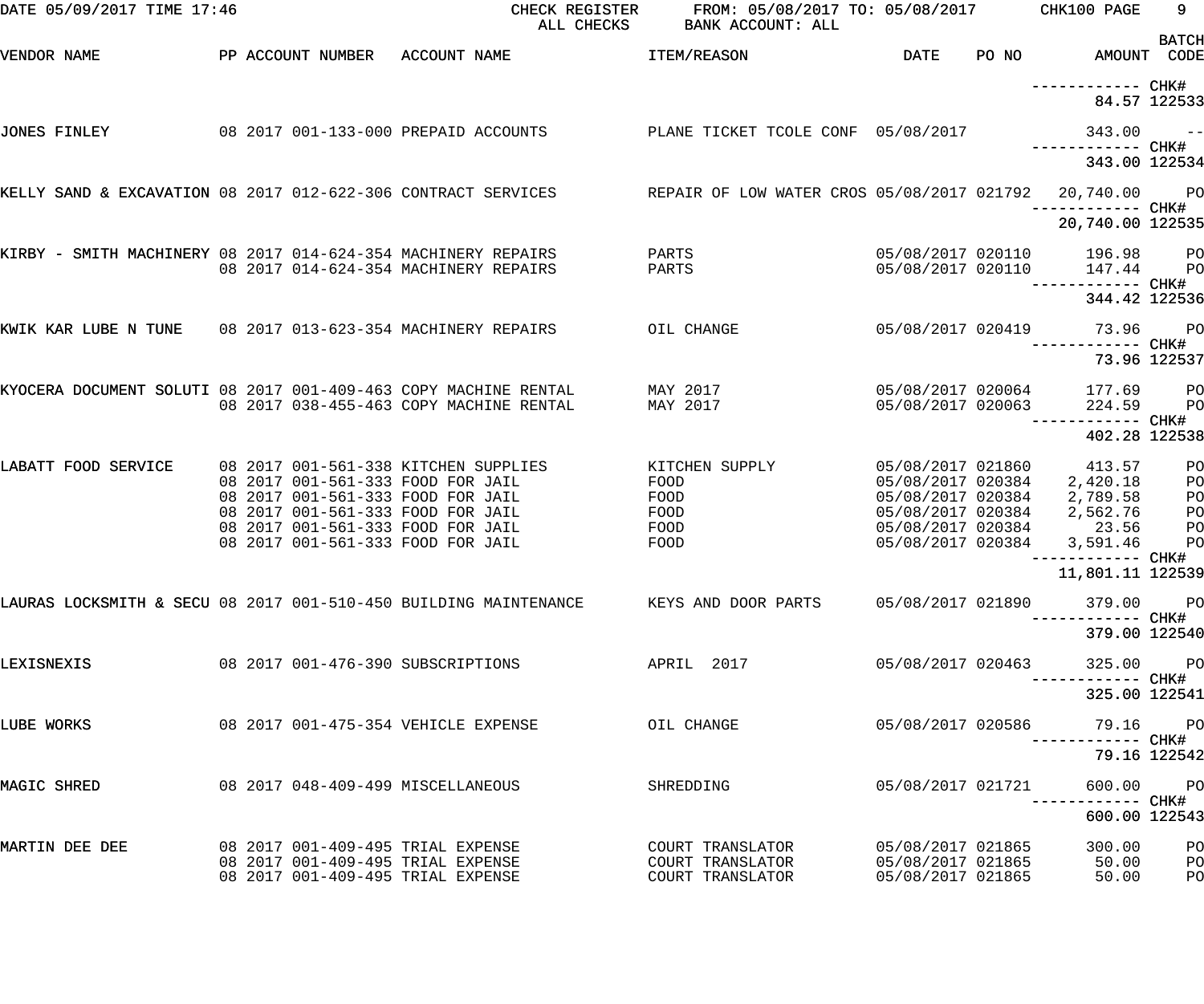| DATE 05/09/2017 TIME 17:46                                   |                   | CHECK REGISTER<br>ALL CHECKS                                                                                                                                                                           | FROM: 05/08/2017 TO: 05/08/2017 CHK100 PAGE<br>BANK ACCOUNT: ALL |                   |       |                             | 10             |
|--------------------------------------------------------------|-------------------|--------------------------------------------------------------------------------------------------------------------------------------------------------------------------------------------------------|------------------------------------------------------------------|-------------------|-------|-----------------------------|----------------|
| VENDOR NAME                                                  | PP ACCOUNT NUMBER | ACCOUNT NAME                                                                                                                                                                                           | ITEM/REASON                                                      | <b>DATE</b>       | PO NO | AMOUNT CODE                 | <b>BATCH</b>   |
|                                                              |                   | 08 2017 001-409-495 TRIAL EXPENSE                                                                                                                                                                      | INTERPRETING SERVICES 4- 05/08/2017 021851                       |                   |       | 50.00<br>------------ CHK#  | P <sub>O</sub> |
|                                                              |                   |                                                                                                                                                                                                        |                                                                  |                   |       | 450.00 122544               |                |
| MARTIN MARIETTA MATERIA 08 2017 011-621-302 GRAVEL           |                   |                                                                                                                                                                                                        | $5/8$ CHIP                                                       | 05/08/2017 020152 |       | 2,117.97<br>—————————— CHK# | <b>PO</b>      |
|                                                              |                   |                                                                                                                                                                                                        |                                                                  |                   |       | 2, 117.97 122545            |                |
| METAL SALES INC                                              |                   | 08 2017 013-623-354 MACHINERY REPAIRS                                                                                                                                                                  | PARTS                                                            | 05/08/2017 020409 |       | 41.95<br>------ CHK#        | <b>PO</b>      |
|                                                              |                   |                                                                                                                                                                                                        |                                                                  |                   |       |                             | 41.95 122546   |
| METRO CENTRE SERVICE                                         |                   | 08 2017 001-409-463 COPY MACHINE RENTAL                                                                                                                                                                | MAY 2017                                                         | 05/08/2017 020315 |       | 28.70                       | P <sub>O</sub> |
|                                                              |                   | 08 2017 001-409-463 COPY MACHINE RENTAL                                                                                                                                                                | APRIL 2017                                                       | 05/08/2017 020318 |       | 17.12                       | PO             |
|                                                              |                   | 08 2017 001-409-463 COPY MACHINE RENTAL                                                                                                                                                                | APRIL 2017                                                       | 05/08/2017 020322 |       | 238.86                      | PO             |
|                                                              |                   |                                                                                                                                                                                                        |                                                                  |                   |       | 284.68 122547               |                |
| MIDWEST TAPE LLC                                             |                   | 08 2017 001-650-592 AUDIO VISUAL MATERIAL                                                                                                                                                              | UNDERWORLD                                                       | 05/08/2017 020176 |       | 22.64                       | PO             |
|                                                              |                   | 08 2017 001-650-592 AUDIO VISUAL MATERIAL                                                                                                                                                              | LA LA LAND                                                       | 05/08/2017 020176 |       | 24.64                       | PO             |
|                                                              |                   | 08 2017 001-650-592 AUDIO VISUAL MATERIAL                                                                                                                                                              | BURIAL HOUR                                                      | 05/08/2017 020176 |       | 149.96                      | PO             |
|                                                              |                   | 08 2017 001-650-592 AUDIO VISUAL MATERIAL                                                                                                                                                              | ANT BULLY                                                        | 05/08/2017 020176 |       | 35.28                       | PO             |
|                                                              |                   | 08 2017 001-650-592 AUDIO VISUAL MATERIAL                                                                                                                                                              | THE FOUNDER                                                      | 05/08/2017 020176 |       | 24.64                       | PO             |
|                                                              |                   | 08 2017 001-650-592 AUDIO VISUAL MATERIAL                                                                                                                                                              |                                                                  |                   |       |                             |                |
|                                                              |                   |                                                                                                                                                                                                        | THE GIRL WHO KNEW TOO MU 05/08/2017 020176                       |                   |       | 79.98                       | PO             |
|                                                              |                   | 08 2017 001-650-592 AUDIO VISUAL MATERIAL                                                                                                                                                              | DOG'S PURPOSE                                                    | 05/08/2017 020176 |       | 24.64                       | PO             |
|                                                              |                   | 08 2017 001-650-592 AUDIO VISUAL MATERIAL                                                                                                                                                              | <b>GOLD</b>                                                      | 05/08/2017 020176 |       | 47.28                       | PO             |
|                                                              |                   | 08 2017 001-650-592 AUDIO VISUAL MATERIAL                                                                                                                                                              | 16TH SEDUCTION                                                   | 05/08/2017 020176 |       | 166.95                      | PO             |
|                                                              |                   | 08 2017 001-650-592 AUDIO VISUAL MATERIAL                                                                                                                                                              | MONSTER HOUSE                                                    | 05/08/2017 020176 |       | 10.64<br>------------ CHK#  | PO             |
|                                                              |                   |                                                                                                                                                                                                        |                                                                  |                   |       | 586.65 122548               |                |
| MORGAN MARTY                                                 |                   | 08  2017  001-665-425  MILEAGE - CO. AGT.                                                                                                                                                              | MILEAGE APRIL                                                    | 05/08/2017        |       | 386.27                      | $- -$          |
|                                                              |                   |                                                                                                                                                                                                        |                                                                  |                   |       | 386.27 122549               |                |
|                                                              |                   | MOSS JAMES ATTORNEY   08 2017 001-409-400 COURT APPOINTED ATTORNEYS  ST VS TAMARA R FRADY   05/08/2017                                                                                                 |                                                                  |                   |       | 500.00                      | $ -$           |
|                                                              |                   |                                                                                                                                                                                                        |                                                                  |                   |       | 500.00 122550               |                |
|                                                              |                   | MUENSTER GARDEN CENTER 08 2017 014-624-300 SUPPLIES & HARDWARE                                                                                                                                         | PULL ROPE                                                        | 05/08/2017 020070 |       | -----------         CHK#    | 9.00 PO        |
|                                                              |                   |                                                                                                                                                                                                        |                                                                  |                   |       |                             | 9.00 122551    |
| NET DATA                                                     |                   |                                                                                                                                                                                                        |                                                                  |                   |       | 318.00 PO                   |                |
|                                                              |                   | 08 2017 001–208–151 DUE TO NET DATA                   APRIL 2017 – JP 4           05/08/2017 020375<br>08 2017 001–208–151 DUE TO NET DATA                 APRIL 2017 – JP 1         05/08/2017 020375 |                                                                  |                   |       | 270.00 PO                   |                |
|                                                              |                   |                                                                                                                                                                                                        |                                                                  |                   |       |                             |                |
|                                                              |                   |                                                                                                                                                                                                        |                                                                  |                   |       | 588.00 122552               |                |
| NEU ANGEL                                                    |                   | 08  2017  001-665-426  MILEAGE  - H. E.           MILEAGE APRIL                                                                                                                                        |                                                                  | 05/08/2017        |       | $262.69$ --                 |                |
|                                                              |                   |                                                                                                                                                                                                        |                                                                  |                   |       | 262.69 122553               |                |
| NOBLE SOFTWARE GROUP LL 08 2017 023-570-452 COMPUTER EXPENSE |                   |                                                                                                                                                                                                        | SOFTWARE AND TRAINING FO 05/08/2017 021916 6,400.00              |                   |       |                             | P <sub>O</sub> |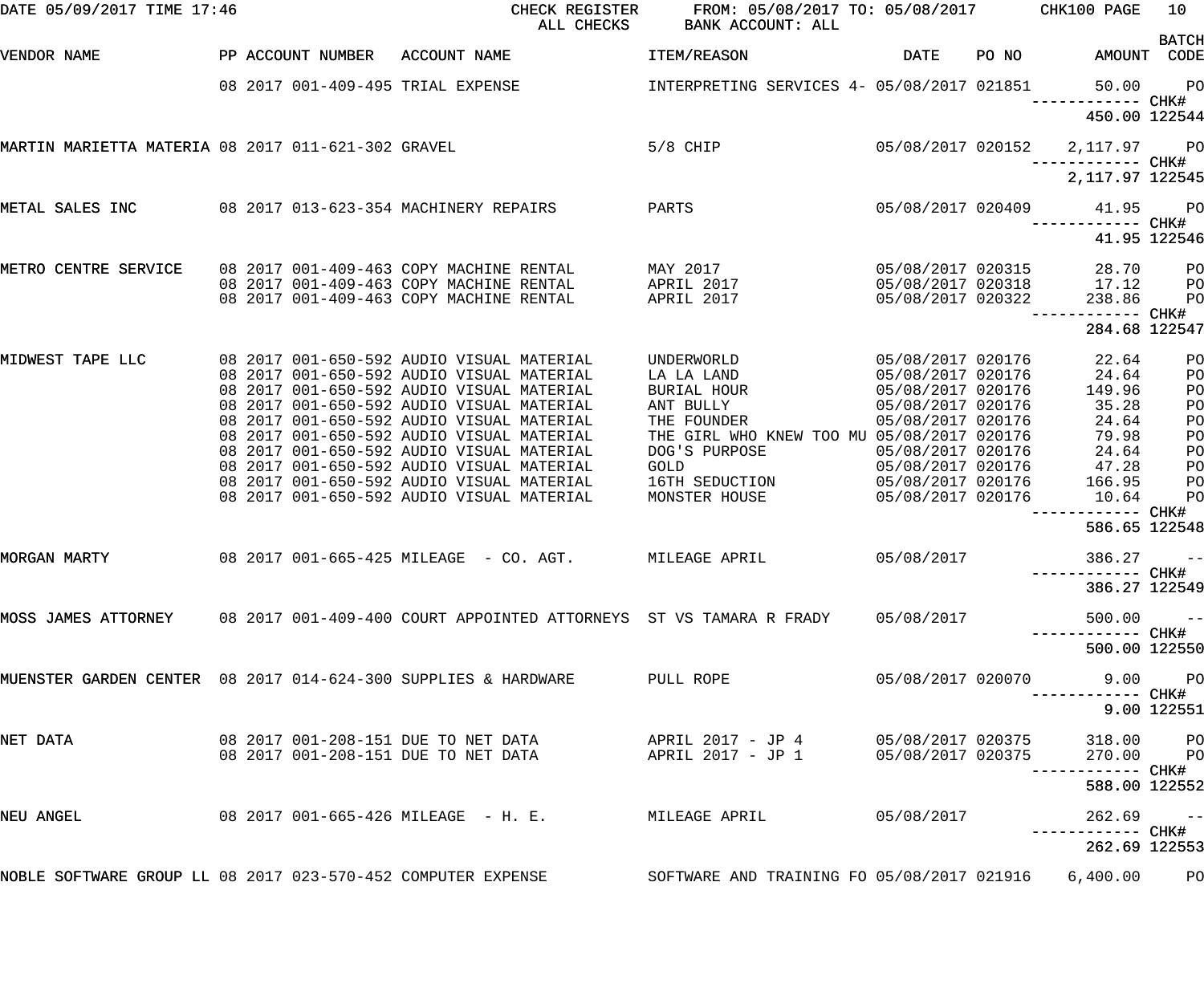| DATE 05/09/2017 TIME 17:46                                                                                                                                                                                                                                                                                                                                                                                                                                                                                                                                                     | CHECK REGISTER<br>BANK ACCOUNT: ALL<br>ALL CHECKS                                                                                                                                                                                                        | FROM: 05/08/2017 TO: 05/08/2017 CHK100 PAGE                                                                                                                                                                                                                                                                                                                                                            |                                                                                                                           | - 11                                                                             |
|--------------------------------------------------------------------------------------------------------------------------------------------------------------------------------------------------------------------------------------------------------------------------------------------------------------------------------------------------------------------------------------------------------------------------------------------------------------------------------------------------------------------------------------------------------------------------------|----------------------------------------------------------------------------------------------------------------------------------------------------------------------------------------------------------------------------------------------------------|--------------------------------------------------------------------------------------------------------------------------------------------------------------------------------------------------------------------------------------------------------------------------------------------------------------------------------------------------------------------------------------------------------|---------------------------------------------------------------------------------------------------------------------------|----------------------------------------------------------------------------------|
| PP ACCOUNT NUMBER ACCOUNT NAME<br>VENDOR NAME                                                                                                                                                                                                                                                                                                                                                                                                                                                                                                                                  | <b>ITEM/REASON</b>                                                                                                                                                                                                                                       | DATE                                                                                                                                                                                                                                                                                                                                                                                                   | PO NO<br>AMOUNT CODE                                                                                                      | <b>BATCH</b>                                                                     |
|                                                                                                                                                                                                                                                                                                                                                                                                                                                                                                                                                                                |                                                                                                                                                                                                                                                          |                                                                                                                                                                                                                                                                                                                                                                                                        | ------------ CHK#<br>6,400.00 122554                                                                                      |                                                                                  |
| NORTEX COMMUNICATIONS P 08 2017 001-409-460 RENT<br>08 2017 001-409-460 RENT<br>08 2017 001-409-460 RENT<br>08 2017 001-409-460 RENT<br>08 2017 001-409-460 RENT<br>08 2017 014-624-420 TELEPHONE<br>08 2017 012-622-420 TELEPHONE<br>08 2017 001-5                                                                                                                                                                                                                                                                                                                            | MAY 2017<br>MAY 2017<br>MAY 2017<br>MAY 2017<br>MAY 2017<br>PCT 4 BARN PHONE<br>INTERNET                                                                                                                                                                 | 05/08/2017 020574<br>05/08/2017 020353<br>05/08/2017 020340<br>05/08/2017 020336<br>05/08/2017 020332<br>05/08/2017<br>PCT 2 BARN PHONE<br>EMS PHONE & INT STAT 4 05/08/2017<br>INTERNET 05/08/2017<br>05/08/2017                                                                                                                                                                                      | 499.95<br>2,000.00<br>260.42<br>260.42<br>260.42<br>96.73<br>137.90<br>81.85<br>55.00                                     | PO<br>PO<br>PO<br>PO<br>PO<br>$-$ -<br>$ -$<br>$ -$<br>$-$                       |
|                                                                                                                                                                                                                                                                                                                                                                                                                                                                                                                                                                                |                                                                                                                                                                                                                                                          |                                                                                                                                                                                                                                                                                                                                                                                                        | 3,652.69 122555                                                                                                           |                                                                                  |
| NORTH TEXAS CRUSHED STO 08 2017 012-622-302 GRAVEL<br>08 2017 014-624-302 GRAVEL                                                                                                                                                                                                                                                                                                                                                                                                                                                                                               | GRADE 2 BASE<br>GRADE 2 BASE                                                                                                                                                                                                                             | 05/08/2017 020323                                                                                                                                                                                                                                                                                                                                                                                      | 05/08/2017 020233 8,724.06 PO<br>2,451.48<br>11, 175.54 122556                                                            | PO                                                                               |
| NORTH TEXAS VISION CENT 08 2017 001-561-391 PRISONER MEDICAL CARE KOTSCHWAR ACCT# 17339 05/08/2017 021879                                                                                                                                                                                                                                                                                                                                                                                                                                                                      |                                                                                                                                                                                                                                                          |                                                                                                                                                                                                                                                                                                                                                                                                        | 184.11                                                                                                                    | <b>PO</b>                                                                        |
|                                                                                                                                                                                                                                                                                                                                                                                                                                                                                                                                                                                |                                                                                                                                                                                                                                                          |                                                                                                                                                                                                                                                                                                                                                                                                        | ----------- CHK#<br>184.11 122557                                                                                         |                                                                                  |
| NOTIFICATION SYSTEMS OF 08 2017 001-510-450 BUILDING MAINTENANCE<br>08 2017 001-510-350 BUILDING REPAIRS                                                                                                                                                                                                                                                                                                                                                                                                                                                                       | FIX DOOR AT JAIL<br>08 2017 044-581-457 MACHINERY & EQUIP - NON CA IP CAMERA SWITCH 05/08/2017 021852<br>08 2017 044-581-457 MACHINERY & EQUIP - NON CA IP CAMERA 05/08/2017 021852<br>08 2017 044-581-457 MACHINERY & EQUIP - NON CA INSTALLATION 05/08 | 05/08/2017 020482<br>DOOR KEY PAD FOR NEW JP2 05/08/2017 020482                                                                                                                                                                                                                                                                                                                                        | 441.21<br>2,219.00<br>433.98<br>1,870.40<br>340.00<br>----------- CHK#                                                    | <b>PO</b><br>PO<br>PO<br><b>PO</b><br>PO                                         |
|                                                                                                                                                                                                                                                                                                                                                                                                                                                                                                                                                                                |                                                                                                                                                                                                                                                          |                                                                                                                                                                                                                                                                                                                                                                                                        | 5,304.59 122558                                                                                                           |                                                                                  |
| O'REILLY AUTOMOTIVE INC 08 2017 012-622-354 MACHINERY REPAIRS<br>08 2017 012-622-354 MACHINERY REPAIRS<br>08 2017 012-622-354 MACHINERY REPAIRS<br>08 2017 012-622-354 MACHINERY REPAIRS                                                                                                                                                                                                                                                                                                                                                                                       | PARTS<br>PARTS<br>PARTS<br>CREDIT MEMO                                                                                                                                                                                                                   | 05/08/2017 020260<br>05/08/2017 020260<br>05/08/2017 020260<br>05/08/2017                                                                                                                                                                                                                                                                                                                              | 15.18<br>7.64<br>57.39<br>$12.00 -$<br>----------- CHK#                                                                   | PO<br>PO<br>PO<br>$- -$                                                          |
|                                                                                                                                                                                                                                                                                                                                                                                                                                                                                                                                                                                |                                                                                                                                                                                                                                                          |                                                                                                                                                                                                                                                                                                                                                                                                        | 68.21 122559                                                                                                              |                                                                                  |
| 08 2017 001-580-310 OFFICE SUPPLIES<br>OFFICE DEPOT<br>08 2017 001-580-310 OFFICE SUPPLIES<br>08 2017 001-580-310 OFFICE SUPPLIES<br>08 2017 001-403-310 OFFICE SUPPLIES<br>08 2017 001-403-310 OFFICE SUPPLIES<br>08 2017 001-403-310 OFFICE SUPPLIES<br>08 2017 001-427-310 OFFICE SUPPLIES<br>08 2017 001-427-310 OFFICE SUPPLIES<br>08 2017 001-427-310 OFFICE SUPPLIES<br>08 2017 001-403-310 OFFICE SUPPLIES<br>08 2017 001-403-310 OFFICE SUPPLIES<br>08 2017 001-455-310 OFFICE SUPPLIES<br>08 2017 001-495-310 OFFICE SUPPLIES<br>08 2017 001-495-310 OFFICE SUPPLIES | OFFICE SUPPLIES<br>OFFICE DEPOT<br>OFFICE DEPOT<br>FILE POCKETS<br>HAND SOAP<br>WRIST PAD REST<br>MOUSE PAD<br>TAPE FOR PLAT MAPS<br>FILE FOLDERS<br>BATTERIES                                                                                           | 05/08/2017 021801<br>05/08/2017 021801<br>05/08/2017 021801<br>05/08/2017 021781<br>05/08/2017 021781<br>BINDER FOR OLD BIRTH REC 05/08/2017 021781<br>05/08/2017 021781<br>FOLDERS FOR PROBATE PROJ 05/08/2017 021781<br>05/08/2017 021781<br>SLEEVES FOR OLD BIRTH RE 05/08/2017 021781<br>05/08/2017 021781<br>05/08/2017 021829<br>05/08/2017 021856<br>NOTE PADS, SHARPIES, WHI 05/08/2017 021856 | 25.50<br>18.68<br>17.59<br>18.19<br>9.06<br>12.99<br>18.68<br>61.74<br>7.73<br>22.98<br>15.60<br>148.92<br>11.99<br>98.45 | PO<br>PO<br>PO<br>PO<br>PO<br>PO<br>PO<br>PO<br>PO<br>PO<br>PO<br>PO<br>PO<br>PO |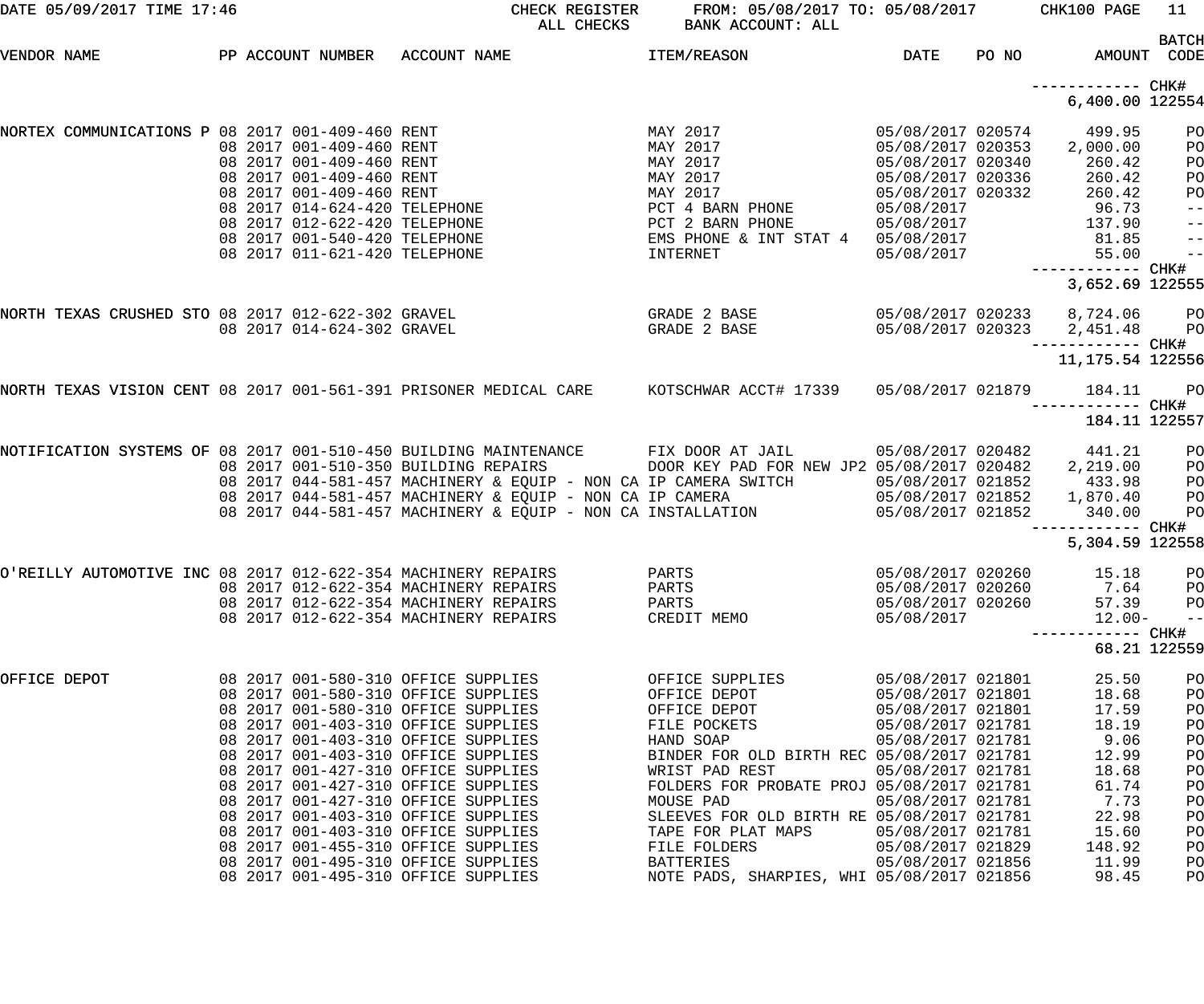| DATE 05/09/2017 TIME 17:46                                       |  |                              | CHECK REGISTER<br>ALL CHECKS                               | FROM: 05/08/2017 TO: 05/08/2017 CHK100 PAGE<br>BANK ACCOUNT: ALL |                   |           |                                                  | 12            |
|------------------------------------------------------------------|--|------------------------------|------------------------------------------------------------|------------------------------------------------------------------|-------------------|-----------|--------------------------------------------------|---------------|
| VENDOR NAME                                                      |  | PP ACCOUNT NUMBER            | ACCOUNT NAME                                               | ITEM/REASON                                                      | DATE              | PO NO DIA | AMOUNT CODE                                      | <b>BATCH</b>  |
|                                                                  |  |                              |                                                            |                                                                  |                   |           |                                                  |               |
|                                                                  |  |                              | 08 2017 001-495-310 OFFICE SUPPLIES                        | DESK CALANDAR                                                    | 05/08/2017 021856 |           | 2.40                                             | PO            |
|                                                                  |  |                              | 08 2017 001-400-310 OFFICE SUPPLIES                        | OFFICE DEPOT                                                     | 05/08/2017 021846 |           | 33.51                                            | PO            |
|                                                                  |  |                              | 08 2017 001-540-310 OFFICE SUPPLIES                        | OFFICE CHAIR                                                     | 05/08/2017 021815 |           | 399.98                                           | PO            |
|                                                                  |  |                              | 08 2017 001-540-310 OFFICE SUPPLIES                        | PENCILS                                                          | 05/08/2017 021815 |           | 22.76                                            | PO            |
|                                                                  |  |                              | 08 2017 001-561-310 OFFICE SUPPLIES                        | OFFICE SUPPLIES                                                  | 05/08/2017 021864 |           | 848.05                                           | PO            |
|                                                                  |  |                              | 08 2017 001-560-310 OFFICE SUPPLIES                        | CHAIR                                                            | 05/08/2017 021823 |           | 116.99                                           | PO            |
|                                                                  |  |                              | 08 2017 001-450-310 OFFICE SUPPLIES                        | MISC. OFFICE SUPPLIES 05/08/2017 021773                          |                   |           | 209.49                                           | PО            |
|                                                                  |  |                              | 08 2017 001-409-355 FURNITURE & FIXTURES                   | SHORT PAID INVOICE 03/2 05/08/2017                               |                   |           | 40.00                                            | $\frac{1}{2}$ |
|                                                                  |  |                              |                                                            |                                                                  |                   |           | 2,161.28 122560                                  |               |
| PACK N MAIL                                                      |  |                              | 08 2017 001-560-499 MISCELLANEOUS<br>SHIPPING              |                                                                  |                   |           | 05/08/2017 020173 2.70 PO                        |               |
|                                                                  |  |                              |                                                            |                                                                  |                   |           |                                                  | 2.70 122561   |
|                                                                  |  |                              |                                                            |                                                                  |                   |           |                                                  |               |
| PARKER ELECTRIC                                                  |  |                              | 08 2017 001-510-450 BUILDING MAINTENANCE                   | LABOR-MASTER&APPRENTICE 05/08/2017 021850                        |                   |           | 422.75 PO<br>------------ CHK#                   |               |
|                                                                  |  |                              |                                                            |                                                                  |                   |           | 422.75 122562                                    |               |
| PARSONS MARC                                                     |  |                              | 08  2017  001-582-429  TRAINING & SCHOOLS  US K9  TRAINING |                                                                  | 05/08/2017        |           | 135.00<br>------------ CHK#                      | $\sim$ $ -$   |
|                                                                  |  |                              |                                                            |                                                                  |                   |           | 135.00 122563                                    |               |
| PENWORTHY THE COMPANY 08 2017 001-650-590 BOOKS                  |  |                              |                                                            | BOOKS                                                            |                   |           | 05/08/2017 020128 1,397.21 PO<br>—————————— CHK# |               |
|                                                                  |  |                              |                                                            |                                                                  |                   |           | 1,397.21 122564                                  |               |
| PINNACLE HEALTH TECHNOL 08 2017 001-640-346 DRUG TESTING         |  |                              |                                                            | DRUG TEST SMITH DARR ROS 05/08/2017 020725                       |                   |           | 180.00                                           | PO            |
|                                                                  |  |                              | 08 2017 001-498-490 PRE-EMPLOYMENT PHYSICALS               | DENNISON, RODRIGUEZ, JEZ 05/08/2017 021757                       |                   |           | 65.00                                            | PO            |
|                                                                  |  | 08 2017 001-561-490 PHYSICAL |                                                            | CONWAY - DRUG SCREEN 05/08/2017 021757                           |                   |           | 65.00                                            | PO            |
|                                                                  |  | 08 2017 001-561-490 PHYSICAL |                                                            | CONWAY PHYSICAL                                                  | 05/08/2017 021757 |           | 150.00                                           | PO            |
|                                                                  |  |                              | 08 2017 012-622-490 PHYSICALS & CDL TESTING                | HARPOLE                                                          | 05/08/2017 021761 |           | 65.00                                            | PO            |
|                                                                  |  |                              | 08 2017 001-540-490 EMPLOYEE PHY. & MED.                   |                                                                  |                   |           |                                                  |               |
|                                                                  |  |                              | 08 2017 001-540-490 EMPLOYEE PHY. & MED.                   | NEW HIRE PHYSICALS                                               |                   |           | 05/08/2017 021736 1,200.00 PO                    |               |
|                                                                  |  |                              | 08 2017 001-640-346 DRUG TESTING                           | DRUG TEST M GREEN                                                | 05/08/2017 020725 |           | 60.00 PO                                         |               |
|                                                                  |  |                              |                                                            |                                                                  |                   |           | 2,500.00 122565                                  |               |
| PINNACLE TOWERS LLC 08 2017 001-407-423 RADIO TOWER RENTAL       |  |                              |                                                            | MAY 2017                                                         | 05/08/2017 020468 |           | 494.98 PO                                        |               |
|                                                                  |  |                              |                                                            |                                                                  |                   |           | 494.98 122566                                    |               |
| POWER PLAN OIB                                                   |  |                              | 08  2017  014-624-354  MACHINERY REPAIRS                   | PARTS                                                            | 05/08/2017 020165 |           | 982.54 PO                                        |               |
|                                                                  |  |                              |                                                            |                                                                  |                   |           | 982.54 122567                                    |               |
| PREMIER TRUCK GROUP 08 2017 014-624-354 MACHINERY REPAIRS        |  |                              |                                                            | PARTS                                                            | 05/08/2017 020226 |           |                                                  | 5.10 PO       |
|                                                                  |  |                              |                                                            |                                                                  |                   |           |                                                  | 5.10 122568   |
| PROTECTION ONE ALARM MO 08 2017 001-510-450 BUILDING MAINTENANCE |  |                              |                                                            | BATTERY FOR MAIN ALARM I 05/08/2017 021079                       |                   |           | 42.00 PO                                         |               |
|                                                                  |  | 08 2017 001-409-460 RENT     |                                                            | MAY 2017                                                         | 05/08/2017 020306 |           | 66.08<br>--------- CHK#                          | <b>PO</b>     |
|                                                                  |  |                              |                                                            |                                                                  |                   |           | 108.08 122569                                    |               |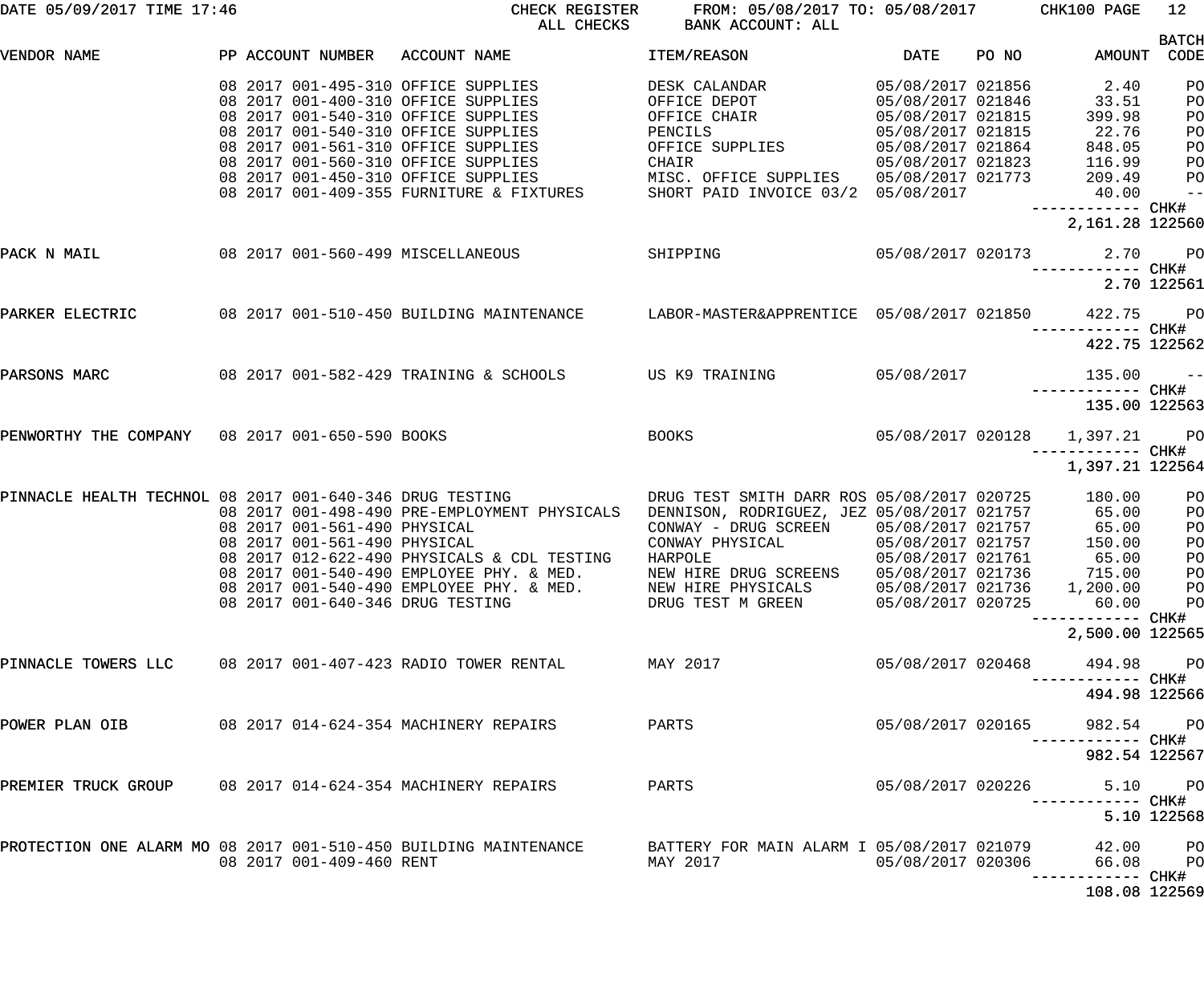| DATE 05/09/2017 TIME 17:46                                    |  |                                                            | CHECK REGISTER<br>ALL CHECKS                                       | FROM: 05/08/2017 TO: 05/08/2017 CHK100 PAGE<br>BANK ACCOUNT: ALL |                                        |       |                                      | 13                   |
|---------------------------------------------------------------|--|------------------------------------------------------------|--------------------------------------------------------------------|------------------------------------------------------------------|----------------------------------------|-------|--------------------------------------|----------------------|
| VENDOR NAME                                                   |  | PP ACCOUNT NUMBER                                          | ACCOUNT NAME                                                       | ITEM/REASON                                                      | <b>DATE</b>                            | PO NO | AMOUNT CODE                          | <b>BATCH</b>         |
| P2 EMULSIONS                                                  |  | 08 2017 013-623-309 ASPHALT                                |                                                                    | THE STABILIZER                                                   | 05/08/2017 021818                      |       | 1,542.00<br>—————————— CHK#          | <b>PO</b>            |
|                                                               |  |                                                            |                                                                    |                                                                  |                                        |       | 1,542.00 122570                      |                      |
| RAMON EMMA GUZMAN                                             |  |                                                            | 08 2017 001-409-400 COURT APPOINTED ATTORNEYS ST VS RILLA WILLIAMS |                                                                  | 05/08/2017                             |       | 450.00                               | $\sim$ $ -$          |
|                                                               |  |                                                            |                                                                    |                                                                  |                                        |       | 450.00 122571                        |                      |
| RECORDED BOOKS LLC                                            |  | 08 2017 001-650-590 BOOKS<br>08 2017 001-650-590 BOOKS     |                                                                    | EBOOKS<br><b>EBOOKS</b>                                          | 05/08/2017 021542<br>05/08/2017 021542 |       | 81.00<br>42.98                       | PО<br>P <sub>O</sub> |
|                                                               |  |                                                            |                                                                    |                                                                  |                                        |       |                                      |                      |
|                                                               |  |                                                            |                                                                    |                                                                  |                                        |       | 123.98 122572                        |                      |
| RED RIVER FARM CO-OP IN 08 2017 014-624-330 FUEL & OIL        |  |                                                            |                                                                    | APRIL 2017                                                       | 05/08/2017 020321                      |       | 11,082.93                            | PO                   |
|                                                               |  | 08 2017 012-622-330 FUEL & OIL<br>08 2017 001-554-330 FUEL |                                                                    | APRIL 2017<br>FUEL APRIL 2017                                    | 05/08/2017 020251<br>05/08/2017 020461 |       | 5,104.22<br>156.50                   | PO<br>PO             |
|                                                               |  | 08 2017 001-551-330 FUEL                                   |                                                                    | APRIL 2017                                                       | 05/08/2017 020458                      |       | 106.94                               | PO                   |
|                                                               |  | 08 2017 001-510-330 FUEL                                   |                                                                    | APRIL 2017                                                       | 05/08/2017 020504                      |       | 143.46                               | PO                   |
|                                                               |  | 08 2017 001-476-330 FUEL                                   |                                                                    | APRIL 2017                                                       | 05/08/2017 020537                      |       | 83.54                                | PO                   |
|                                                               |  | 08 2017 001-503-330 FUEL                                   |                                                                    | APRIL 2017                                                       | 05/08/2017 020681                      |       | 89.48                                | PO                   |
|                                                               |  | 08 2017 001-540-330 FUEL                                   |                                                                    | APRIL 2017                                                       | 05/08/2017 020225                      |       | 4,286.50                             | PO                   |
|                                                               |  | 08 2017 011-621-330 FUEL & OIL                             |                                                                    | APRIL 2017                                                       | 05/08/2017 020122                      |       | 8,923.95                             | PO                   |
|                                                               |  | 08 2017 013-623-330 FUEL & OIL                             |                                                                    | APRIL 2017                                                       | 05/08/2017 020415                      |       | 6,052.91                             | PO                   |
|                                                               |  |                                                            | 08 2017 013-623-499 MISCELLANEOUS                                  | HOSE                                                             | 05/08/2017 020415                      |       | 96.92                                | PO                   |
|                                                               |  |                                                            |                                                                    |                                                                  |                                        |       | 36, 127. 35 122573                   |                      |
| RED THE UNIFORM TAILOR 08 2017 001-540-392 UNIFORMS           |  |                                                            |                                                                    | UNIFORMS                                                         | 05/08/2017 020224                      |       | 157.98                               | <b>PO</b>            |
|                                                               |  |                                                            |                                                                    |                                                                  |                                        |       | 157.98 122574                        |                      |
| REFINERY ROAD VET CLINI 08 2017 001-560-407 ESTRAY            |  |                                                            |                                                                    | RABID DOG                                                        | 05/08/2017 020178                      |       | 335.00                               | P <sub>O</sub>       |
|                                                               |  |                                                            |                                                                    |                                                                  |                                        |       | 335.00 122575                        | ---- CHK#            |
| REINERT PAPER & CHEMICA 08 2017 001-561-337 CLEANING SUPPLIES |  |                                                            |                                                                    | CLEANING                                                         | 05/08/2017 021800                      |       | 651.90                               | PO                   |
|                                                               |  |                                                            | 08 2017 001-561-331 LAUNDRY SUPPLIES                               | LAUNDRY                                                          | 05/08/2017 021800                      |       | 637.50                               | PO                   |
|                                                               |  |                                                            | 08 2017 001-561-337 CLEANING SUPPLIES                              | CLEANING                                                         | 05/08/2017 021859                      |       | 404.70                               | PO                   |
|                                                               |  |                                                            | 08 2017 001-561-338 KITCHEN SUPPLIES                               | KITCHEN SUPPLY                                                   | 05/08/2017 021859                      |       | 347.44                               | PО                   |
|                                                               |  |                                                            | 08 2017 001-561-331 LAUNDRY SUPPLIES                               | LAUNDRY                                                          | 05/08/2017 021859                      |       | 420.00                               | PO                   |
|                                                               |  |                                                            |                                                                    |                                                                  |                                        |       | 2,461.54 122576                      |                      |
| REITER KIMBERLY                                               |  |                                                            | 08 2017 001-650-427 CONFERENCE EXPENSE                             | TLA CONFERENCE                                                   | 05/08/2017                             |       | 1,018.92                             | $ -$                 |
|                                                               |  | 08 2017 001-650-425 MILEAGE                                |                                                                    | MILEAGE APRIL                                                    | 05/08/2017                             |       | 18.72                                | $\qquad \qquad -$    |
|                                                               |  |                                                            |                                                                    |                                                                  |                                        |       | ------------ CHK#<br>1,037.64 122577 |                      |
| ROCK BORE INC DBA                                             |  |                                                            | 08  2017  014-624-354  MACHINERY REPAIRS                           | REPAIRS                                                          | 05/08/2017 021477                      |       | 241.95                               | PО                   |
|                                                               |  |                                                            |                                                                    |                                                                  |                                        |       | 241.95 122578                        |                      |
| S&W TRACTOR COMPANY                                           |  |                                                            | 08 2017 012-622-354 MACHINERY REPAIRS                              | PARTS                                                            | 05/08/2017 020249                      |       | 108.30                               | PO                   |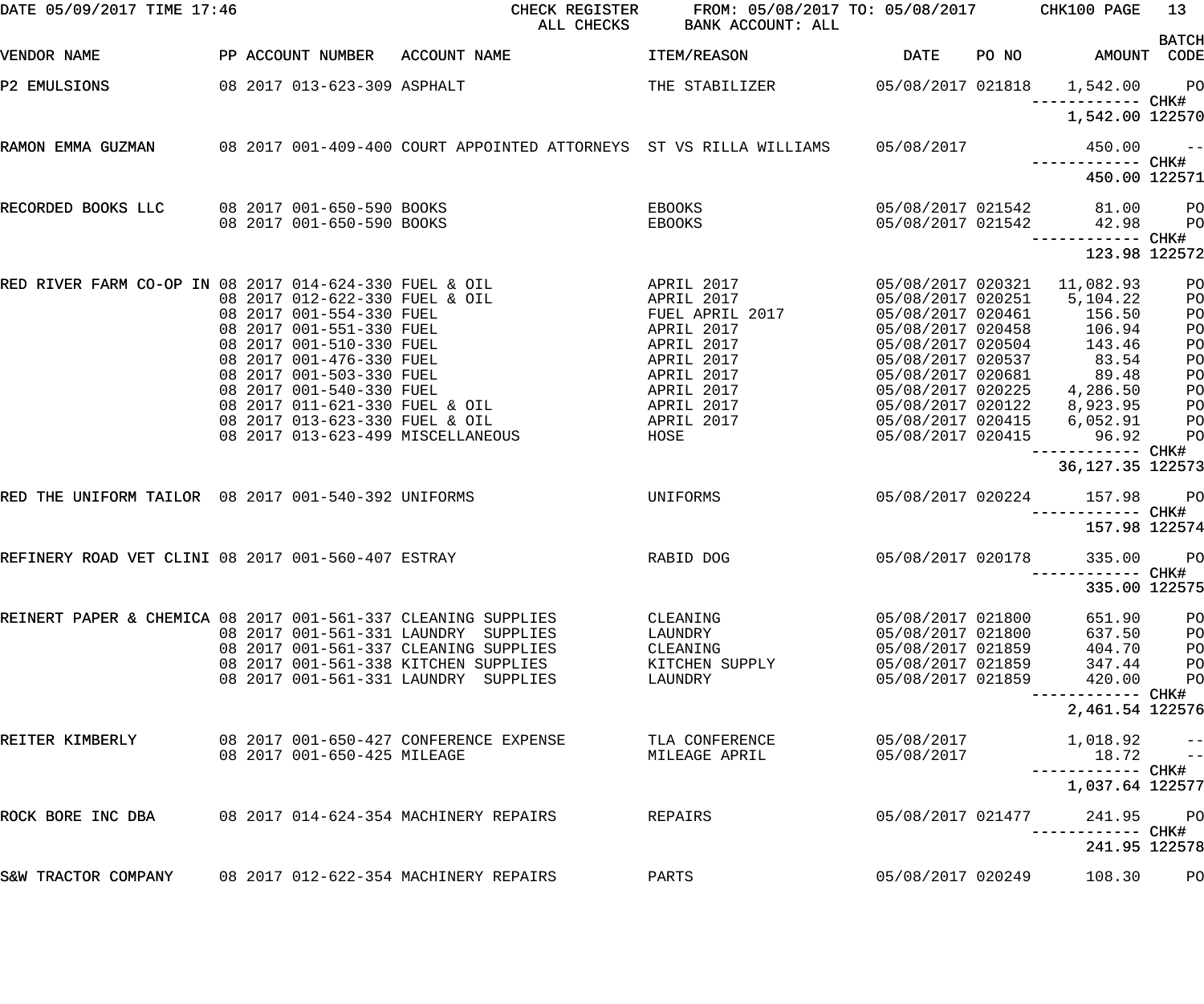| DATE 05/09/2017 TIME 17:46                                        |  |                                                                                                                                               | CHECK REGISTER<br>ALL CHECKS                                            | FROM: 05/08/2017 TO: 05/08/2017 CHK100 PAGE<br>BANK ACCOUNT: ALL                                                                                                                                                                   |                                        |                                                        | 14<br><b>BATCH</b>                           |
|-------------------------------------------------------------------|--|-----------------------------------------------------------------------------------------------------------------------------------------------|-------------------------------------------------------------------------|------------------------------------------------------------------------------------------------------------------------------------------------------------------------------------------------------------------------------------|----------------------------------------|--------------------------------------------------------|----------------------------------------------|
| VENDOR NAME                                                       |  | PP ACCOUNT NUMBER ACCOUNT NAME                                                                                                                |                                                                         | ITEM/REASON                                                                                                                                                                                                                        | DATE                                   | PO NO AMOUNT CODE                                      |                                              |
|                                                                   |  |                                                                                                                                               |                                                                         |                                                                                                                                                                                                                                    |                                        | ------------ CHK#<br>108.30 122579                     |                                              |
| SAPPINGTON AMY                                                    |  | 09 2017 028-571-427 CONFERENCE EXPENSE                                                                                                        |                                                                         | TRAINING                                                                                                                                                                                                                           | 05/08/2017                             | $446.12 - -$<br>------------ CHK#                      |                                              |
|                                                                   |  |                                                                                                                                               |                                                                         |                                                                                                                                                                                                                                    |                                        | 446.12 122580                                          |                                              |
| SCHAD & PULTE WELDING S 08 2017 001-540-347 OXYGEN                |  |                                                                                                                                               |                                                                         | OXYGEN                                                                                                                                                                                                                             |                                        | 05/08/2017 020218 52.00                                | PO <sub>1</sub>                              |
|                                                                   |  |                                                                                                                                               |                                                                         |                                                                                                                                                                                                                                    |                                        |                                                        | 52.00 122581                                 |
| SCHILLING TIRE & AUTO 08 2017 013-623-354 MACHINERY REPAIRS       |  | 08 2017 014-624-354 MACHINERY REPAIRS                                                                                                         |                                                                         | INSPECTION<br>BATTERIES                                                                                                                                                                                                            | 05/08/2017 020379                      | 05/08/2017 020411 7.00<br>499.98<br>------------ CHK#  | <b>PO</b><br><b>PO</b>                       |
|                                                                   |  |                                                                                                                                               |                                                                         |                                                                                                                                                                                                                                    |                                        | 506.98 122582                                          |                                              |
| SCOTT MERRIMAN INC                                                |  | 08 2017 001-476-310 OFFICE SUPPLIES                                                                                                           | 08 2017 001-476-310 OFFICE SUPPLIES                                     | SHIPPING<br>FORM # CDF-1 LEGAL SIZE 05/08/2017 021764                                                                                                                                                                              |                                        | 05/08/2017 021764 40.00<br>405.00<br>------------ CHK# | $P$ O<br>P <sub>O</sub>                      |
|                                                                   |  |                                                                                                                                               |                                                                         |                                                                                                                                                                                                                                    |                                        | 445.00 122583                                          |                                              |
| SECRETARY OF STATE ELEC 08 2017 001-403-427 CONFERENCE EXPENSE    |  | 08 2017 001-403-427 CONFERENCE EXPENSE                                                                                                        |                                                                         | PAM HARRISON<br>REBECCA LAWSON                                                                                                                                                                                                     | 05/08/2017 021862<br>05/08/2017 021862 | 210.00<br>210.00                                       | <b>PO</b><br>P <sub>O</sub>                  |
|                                                                   |  |                                                                                                                                               |                                                                         |                                                                                                                                                                                                                                    |                                        | 420.00 122584                                          |                                              |
| SELF RADIO INC                                                    |  |                                                                                                                                               |                                                                         | 08 2017 001-560-422 RADIOS & COMMUNICATIONS 3AM SERVICE CALL TO FIX 05/08/2017 020177                                                                                                                                              |                                        | 150.00                                                 | $P$ O                                        |
|                                                                   |  |                                                                                                                                               |                                                                         |                                                                                                                                                                                                                                    |                                        | 150.00 122585                                          |                                              |
| SEWELL USELTON INSURANC 08 2017 001-561-480 BONDS - EMPLOYEES     |  | 08 2017 001-561-480 BONDS<br>08 2017 001-561-480 BONDS<br>08 2017 001-561-480 BONDS                                                           | - EMPLOYEES<br>- EMPLOYEES<br>- EMPLOYEES                               | LUGO JAILER BOND RENEWAL 05/08/2017 021794<br>PARSONS JAILER BOND RENE 05/08/2017 021794<br>ANDREWS JAILER BOND RENE 05/08/2017 021794<br>CRIPE NOTARY BOND                                                                        | 05/08/2017 021802                      | 92.50<br>92.50<br>92.50<br>71.00                       | P <sub>O</sub><br>PO<br>P <sub>O</sub><br>PO |
|                                                                   |  | 08 2017 001-560-480 BONDS<br>08 2017 001-560-480 BONDS<br>08 2017 001-560-480 BONDS<br>08 2017 001-560-480 BONDS<br>08 2017 001-560-480 BONDS | - EMPLOYEES<br>- EMPLOYEES<br>- EMPLOYEES<br>- EMPLOYEES<br>- EMPLOYEES | BOND BARTHOLD, CUNNINGHA 05/08/2017 021822<br>BOND BARTHOLD, CUNNINGHA 05/08/2017 021822<br>BOND BARTHOLD, CUNNINGHA 05/08/2017 021822<br>BOND BARTHOLD, CUNNINGHA 05/08/2017 021822<br>BOND BARTHOLD, CUNNINGHA 05/08/2017 021822 |                                        | 92.50<br>92.50<br>92.50<br>92.50<br>92.50              | PO<br>PO<br>PO<br>PO<br>PO                   |
|                                                                   |  | 08 2017 001-560-480 BONDS<br>08 2017 001-560-480 BONDS                                                                                        | - EMPLOYEES<br>- EMPLOYEES                                              | BOND BARTHOLD, CUNNINGHA 05/08/2017 021822<br>BOND BARTHOLD, CUNNINGHA 05/08/2017 021822                                                                                                                                           |                                        | 92.50<br>92.50<br>------------                         | PO<br>PO<br>CHK#                             |
| SHERMAN RADIOLOGY ASSOC 08 2017 001-561-391 PRISONER MEDICAL CARE |  |                                                                                                                                               |                                                                         | PHILLIPS ACCT# SRA.NT001 05/08/2017 021878                                                                                                                                                                                         |                                        | 996.00 122586<br>53.35                                 | PO                                           |
|                                                                   |  |                                                                                                                                               |                                                                         |                                                                                                                                                                                                                                    |                                        | ------------                                           | CHK#<br>53.35 122587                         |
| SIRCHIE FINGER PRINT LA 08 2017 001-560-493 INVESTIGATION EXPENSE |  |                                                                                                                                               | 08 2017 001-560-493 INVESTIGATION EXPENSE                               | SHIPPING<br>EVIDENCE TUBING                                                                                                                                                                                                        | 05/08/2017 021833<br>05/08/2017 021833 | 43.61<br>123.50                                        | P <sub>O</sub><br>PO                         |
|                                                                   |  |                                                                                                                                               | 08 2017 001-560-493 INVESTIGATION EXPENSE                               | EVIDENCE TUBING                                                                                                                                                                                                                    | 05/08/2017 021833                      | 84.36<br>------------<br>251.47 122588                 | PO<br>CHK#                                   |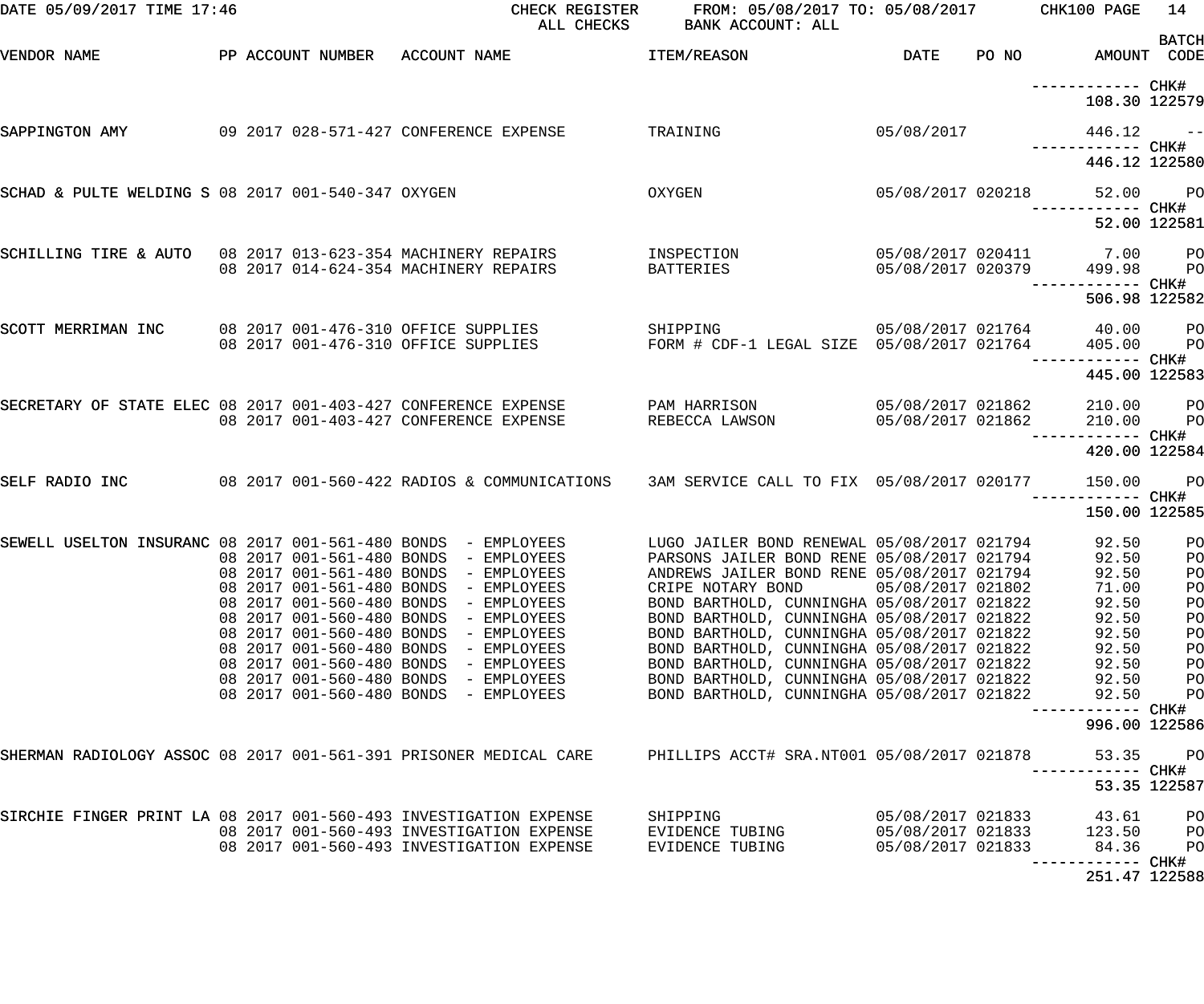| DATE 05/09/2017 TIME 17:46                                     |  |                                                                | CHECK REGISTER<br>ALL CHECKS                                                                                          | FROM: 05/08/2017 TO: 05/08/2017 CHK100 PAGE<br>BANK ACCOUNT: ALL |                   |                                        | 15<br><b>BATCH</b>        |
|----------------------------------------------------------------|--|----------------------------------------------------------------|-----------------------------------------------------------------------------------------------------------------------|------------------------------------------------------------------|-------------------|----------------------------------------|---------------------------|
| VENDOR NAME                                                    |  |                                                                | PP ACCOUNT NUMBER ACCOUNT NAME                                                                                        | ITEM/REASON                                                      | DATE              | PO NO AMOUNT                           | CODE                      |
| STOFFELS & ASSOCIATES I 08 2017 001-476-495 TRIAL EXPENSE      |  |                                                                | 08 2017 034-435-405 TRANSCRIPTS COPY OF REPORTER'S RECOR 05/08/2017 021837                                            | TRANSCRIPT ON CHRISTOPHE 05/08/2017 021843                       |                   | 772.00<br>286.25<br>------------ CHK#  | PO<br>P <sub>O</sub>      |
|                                                                |  |                                                                |                                                                                                                       |                                                                  |                   | 1,058.25 122589                        |                           |
|                                                                |  |                                                                | STRYKER SALES CORPORATI 08 2017 001-540-456 MEDICAL EQUIPMENT-NON CAPI STAIR-PRO 65/08/2017 021639 12,943.84 PO       |                                                                  |                   | ------------ CHK#                      |                           |
|                                                                |  |                                                                |                                                                                                                       |                                                                  |                   | 12,943.84 122590                       |                           |
| SUDDENLINK                                                     |  |                                                                | 08 2017 001-540-420 TELEPHONE 305 S CHESTNUT                                                                          |                                                                  | 05/08/2017        | $126.03 - -$<br>------------ CHK#      |                           |
|                                                                |  |                                                                |                                                                                                                       |                                                                  |                   | 126.03 122591                          |                           |
| TAGITM                                                         |  |                                                                |                                                                                                                       |                                                                  |                   | 450.00                                 | $P$ O<br>CHK#             |
|                                                                |  |                                                                |                                                                                                                       |                                                                  |                   | 450.00 122592                          |                           |
| TATUM LEE                                                      |  |                                                                | 08  2017  001-409-400  COURT APPOINTED ATTORNEYS  ST VS JENNIFER D ING                                                |                                                                  |                   | 05/08/2017 425.00<br>05/08/2017 905.00 |                           |
|                                                                |  |                                                                | 08 2017 001-409-400 COURT APPOINTED ATTORNEYS                                                                         | ST VS KENNEH E PERDUE                                            |                   |                                        | $\qquad \qquad -$         |
|                                                                |  |                                                                | 08 2017 001-409-400 COURT APPOINTED ATTORNEYS<br>08 2017 001-409-400 COURT APPOINTED ATTORNEYS ST VS JENNIFER VENABLE | ST VS CHARLES F WINSTEA 05/08/2017                               | 05/08/2017        | 315.00<br>270.00                       | $\qquad \qquad -$<br>$ -$ |
|                                                                |  |                                                                |                                                                                                                       |                                                                  |                   | ------------ CHK#                      |                           |
|                                                                |  |                                                                |                                                                                                                       |                                                                  |                   | 1,915.00 122593                        |                           |
| TDCAA NOW TRUST FUND                                           |  | 08 2017 001-475-481 ASSN DUES                                  |                                                                                                                       | KEITH TDCAA ANNUAL REGIS 05/08/2017 021845                       |                   | 60.00                                  | P <sub>O</sub>            |
|                                                                |  | 08 2017 001-476-481 ASSN DUES                                  |                                                                                                                       | KIMBERLY WARD                                                    | 05/08/2017 021901 | 50.00                                  | PO                        |
|                                                                |  | 08 2017 001-476-481 ASSN DUES<br>08 2017 001-476-481 ASSN DUES |                                                                                                                       | MACKENZIE HERR 05/08/2017 021901<br>AARON CARNEY                 | 05/08/2017 021901 | 50.00<br>55.00                         | PO<br>PO                  |
|                                                                |  |                                                                |                                                                                                                       |                                                                  |                   |                                        | CHK#                      |
|                                                                |  |                                                                |                                                                                                                       |                                                                  |                   | 215.00 122594                          |                           |
| TEXAS ASSOC OF COUNTIES 08 2017 001-497-427 CONFERENCE EXPENSE |  |                                                                |                                                                                                                       | 2017 COUNTY INVESTMENT A 05/08/2017 021842                       |                   | 225.00                                 | P <sub>O</sub>            |
|                                                                |  |                                                                |                                                                                                                       |                                                                  |                   | 225.00 122595                          |                           |
| TEXAS ASSOCIATION OF CO 08 2017 001-499-427 CONFERENCE         |  |                                                                |                                                                                                                       | REGISTRATION FEE FOR ANG 05/08/2017 021913                       |                   | 200.00 PO<br>--------- CHK#            |                           |
|                                                                |  |                                                                |                                                                                                                       |                                                                  |                   | 200.00 122596                          |                           |
| TEXAS COMMISSION ON LAW 08 2017 001-133-000 PREPAID ACCOUNTS   |  |                                                                |                                                                                                                       | TCOLE CONFERENCE DIXON A 05/08/2017 021899                       |                   | 250.00 PO                              | ----- CHK#                |
|                                                                |  |                                                                |                                                                                                                       |                                                                  |                   | 250.00 122597                          |                           |
| TEXAS DEPT OF HEALTH-BV 08 2017 001-340-700 DISTRICT CLERK     |  |                                                                |                                                                                                                       | ITIO JG & NG                                                     | 05/08/2017        | $15.00 - -$                            |                           |
|                                                                |  |                                                                |                                                                                                                       |                                                                  |                   | 15.00 122598                           |                           |
|                                                                |  |                                                                | TEXAS PARKS & WILDLIFE 08 2017 001-208-100 DUE TO TEXAS PARKS & WILDL BRANDON ROCHELL                                 |                                                                  | 05/08/2017        | $127.50 - -$                           |                           |
|                                                                |  |                                                                | 08 2017 001-208-100 DUE TO TEXAS PARKS & WILDL MATTHEW WATSON                                                         |                                                                  | 05/08/2017        | $127.50 - -$                           |                           |
|                                                                |  |                                                                |                                                                                                                       |                                                                  |                   | 255.00 122599                          |                           |
| TEXAS POLICE ASSOCIATIO 08 2017 001-560-481 ASSN DUES          |  |                                                                |                                                                                                                       | YEARLY DUES                                                      | 05/08/2017 021825 | 30.00                                  | PО                        |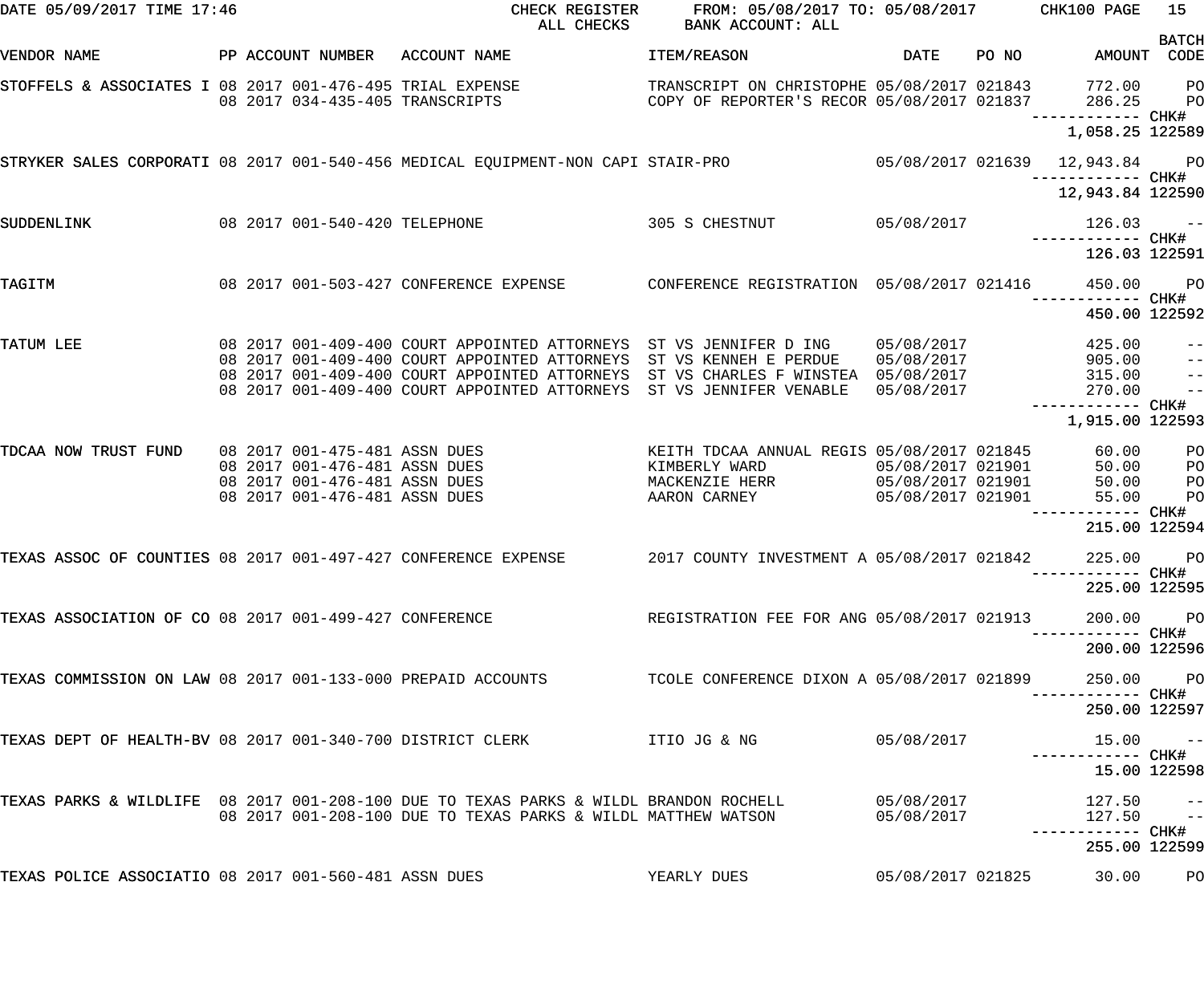| DATE 05/09/2017 TIME 17:46                                                    |  |                                                              |                                          | CHECK REGISTER<br>ALL CHECKS                            | FROM: 05/08/2017 TO: 05/08/2017<br>BANK ACCOUNT: ALL |                                        |       | CHK100 PAGE                  | 16                   |
|-------------------------------------------------------------------------------|--|--------------------------------------------------------------|------------------------------------------|---------------------------------------------------------|------------------------------------------------------|----------------------------------------|-------|------------------------------|----------------------|
| VENDOR NAME                                                                   |  | PP ACCOUNT NUMBER                                            | ACCOUNT NAME                             |                                                         | ITEM/REASON                                          | DATE                                   | PO NO | AMOUNT CODE                  | <b>BATCH</b>         |
|                                                                               |  |                                                              |                                          |                                                         |                                                      |                                        |       |                              | 30.00 122600         |
| TEXAS ROAD AND SIGN SUP 08 2017 001-510-354 VEHICLE EXPENSE                   |  |                                                              |                                          |                                                         | SIGN FOR NEW JP 2 OFFICE 05/08/2017 021727           |                                        |       | 275.46                       | P <sub>O</sub>       |
|                                                                               |  |                                                              |                                          |                                                         |                                                      |                                        |       | 275.46 122601                |                      |
| TEXAS STAR EMBROIDERY                                                         |  | 08 2017 001-540-392 UNIFORMS<br>08 2017 001-540-392 UNIFORMS |                                          |                                                         | UNIFORMS<br>UNIFORMS                                 | 05/08/2017 020208<br>05/08/2017 020208 |       | 120.00<br>70.00              | P <sub>O</sub><br>PO |
|                                                                               |  | 08 2017 001-540-392 UNIFORMS<br>08 2017 001-540-392 UNIFORMS |                                          |                                                         | UNIFORMS<br>UNIFORMS                                 | 05/08/2017 020208<br>05/08/2017 020208 |       | 34.00<br>17.00               | PO<br>PO             |
|                                                                               |  |                                                              |                                          |                                                         |                                                      |                                        |       | 241.00 122602                |                      |
| THOMPSON J R INC                                                              |  | 08 2017 011-621-302 GRAVEL                                   |                                          |                                                         | $1\;1/2"$ CRUSHER                                    | 05/08/2017 020215                      |       | 2,180.57                     | P <sub>O</sub>       |
|                                                                               |  | 08 2017 011-621-302 GRAVEL                                   |                                          |                                                         | $1\;1/2"$ CRUSHER                                    | 05/08/2017 020215                      |       | 2,464.21                     | PO                   |
|                                                                               |  | 08 2017 011-621-302 GRAVEL                                   |                                          |                                                         | $1\ 1/2$ " CRUSHER                                   | 05/08/2017 020215                      |       | 1,590.01                     | PO                   |
|                                                                               |  | 08 2017 011-621-302 GRAVEL<br>08 2017 011-621-302 GRAVEL     |                                          |                                                         | $1\ 1/2$ " CRUSHER<br>$1\ 1/2$ " CRUSHER             | 05/08/2017 020215<br>05/08/2017 020215 |       | 2, 271.71<br>1,870.01        | PO<br>PO             |
|                                                                               |  | 08 2017 011-621-302 GRAVEL                                   |                                          |                                                         | $1\frac{1}{2}$ CRUSHER                               | 05/08/2017 020215                      |       | 2,049.33                     | PO                   |
|                                                                               |  | 08 2017 011-621-302 GRAVEL                                   |                                          |                                                         | $1\frac{1}{2}$ CRUSHER                               | 05/08/2017 020215                      |       | 122.51                       | PO                   |
|                                                                               |  | 08 2017 011-621-302 GRAVEL                                   |                                          |                                                         | $1\;1/2$ " CRUSHER                                   | 05/08/2017 020215                      |       | 5.46                         | PO                   |
|                                                                               |  | 08 2017 011-621-302 GRAVEL                                   |                                          |                                                         | $1\ 1/2$ " CRUSHER                                   | 05/08/2017 020215                      |       | 138.47                       | PO                   |
|                                                                               |  | 08 2017 011-621-302 GRAVEL                                   |                                          |                                                         | $1\ 1/2$ " CRUSHER                                   | 05/08/2017 020215                      |       | 116.81                       | PO                   |
|                                                                               |  | 08 2017 011-621-302 GRAVEL                                   |                                          |                                                         | $1\;1/2"$ CRUSHER                                    | 05/08/2017 020215                      |       | 46.08                        | PO                   |
|                                                                               |  | 08 2017 011-621-302 GRAVEL                                   |                                          |                                                         | $1\frac{1}{2}$ CRUSHER                               | 05/08/2017 020215                      |       | 2,911.35<br>----------- CHK# | PO                   |
|                                                                               |  |                                                              |                                          |                                                         |                                                      |                                        |       | 15,766.52 122603             |                      |
| THOMSON WEST                                                                  |  |                                                              | 08 2017 001-475-390 SUBSCRIPTIONS        |                                                         | MARCH 2017                                           | 05/08/2017 020466                      |       | 318.00                       | P <sub>O</sub>       |
|                                                                               |  |                                                              |                                          |                                                         |                                                      |                                        |       | 318.00 122604                |                      |
| TRACTOR SUPPLY PLAN                                                           |  |                                                              | 08 2017 012-622-354 MACHINERY REPAIRS    |                                                         | FUEL HOSE                                            | 05/08/2017 020244                      |       | 49.99                        | PO                   |
|                                                                               |  |                                                              | 08  2017  012-622-354  MACHINERY REPAIRS |                                                         | FUEL NOZZLE                                          | 05/08/2017 020244                      |       | 59.99                        | PO                   |
|                                                                               |  |                                                              | 08 2017 012-622-300 SUPPLIES & HARDWARE  |                                                         | SUPPLIES                                             | 05/08/2017 020244                      |       | 19.65                        | PO                   |
|                                                                               |  |                                                              | 08 2017 012-622-300 SUPPLIES & HARDWARE  |                                                         | SUPPLIES                                             | 05/08/2017 020244                      |       | 33.04                        | P <sub>O</sub>       |
|                                                                               |  |                                                              |                                          |                                                         |                                                      |                                        |       | 162.67 122605                |                      |
| TRANSUNION RISK AND ALT 08 2017 001-476-495 TRIAL EXPENSE                     |  |                                                              |                                          |                                                         | APRIL 2017 DA                                        | 05/08/2017 020462                      |       | 14.90                        | 16                   |
|                                                                               |  |                                                              | 08 2017 001-476-495 TRIAL EXPENSE        |                                                         | APRIL 2017 COMPLIANCE 05/08/2017 020462              |                                        |       | 15.30<br>------------ CHK#   | 16                   |
|                                                                               |  |                                                              |                                          |                                                         |                                                      |                                        |       |                              | 30.20 122606         |
| TXTAG                                                                         |  |                                                              | 08 2017 013-623-499 MISCELLANEOUS        |                                                         | TOLL FEES                                            | 05/08/2017 021858                      |       | 17.59                        | $P$ O                |
|                                                                               |  |                                                              |                                          |                                                         |                                                      |                                        |       | 17.59 122607                 |                      |
| UNIFIRST HOLDINGS INC 08 2017 012-622-392 UNIFORMS - EMPLOYEES & PRI UNIFORMS |  |                                                              |                                          |                                                         |                                                      | 05/08/2017 020239                      |       | 61.30                        | PO                   |
|                                                                               |  |                                                              |                                          | 08 2017 012-622-392 UNIFORMS - EMPLOYEES & PRI UNIFORMS |                                                      | 05/08/2017 020239                      |       | 61.30                        | PO                   |
|                                                                               |  |                                                              |                                          | 08 2017 011-621-392 UNIFORMS - EMPLOYEES & PRI UNIFORMS |                                                      | 05/08/2017 020222                      |       | 58.40                        | PO                   |
|                                                                               |  |                                                              |                                          | 08 2017 011-621-392 UNIFORMS - EMPLOYEES & PRI UNIFORMS |                                                      | 05/08/2017 020222                      |       | 58.40                        | PO                   |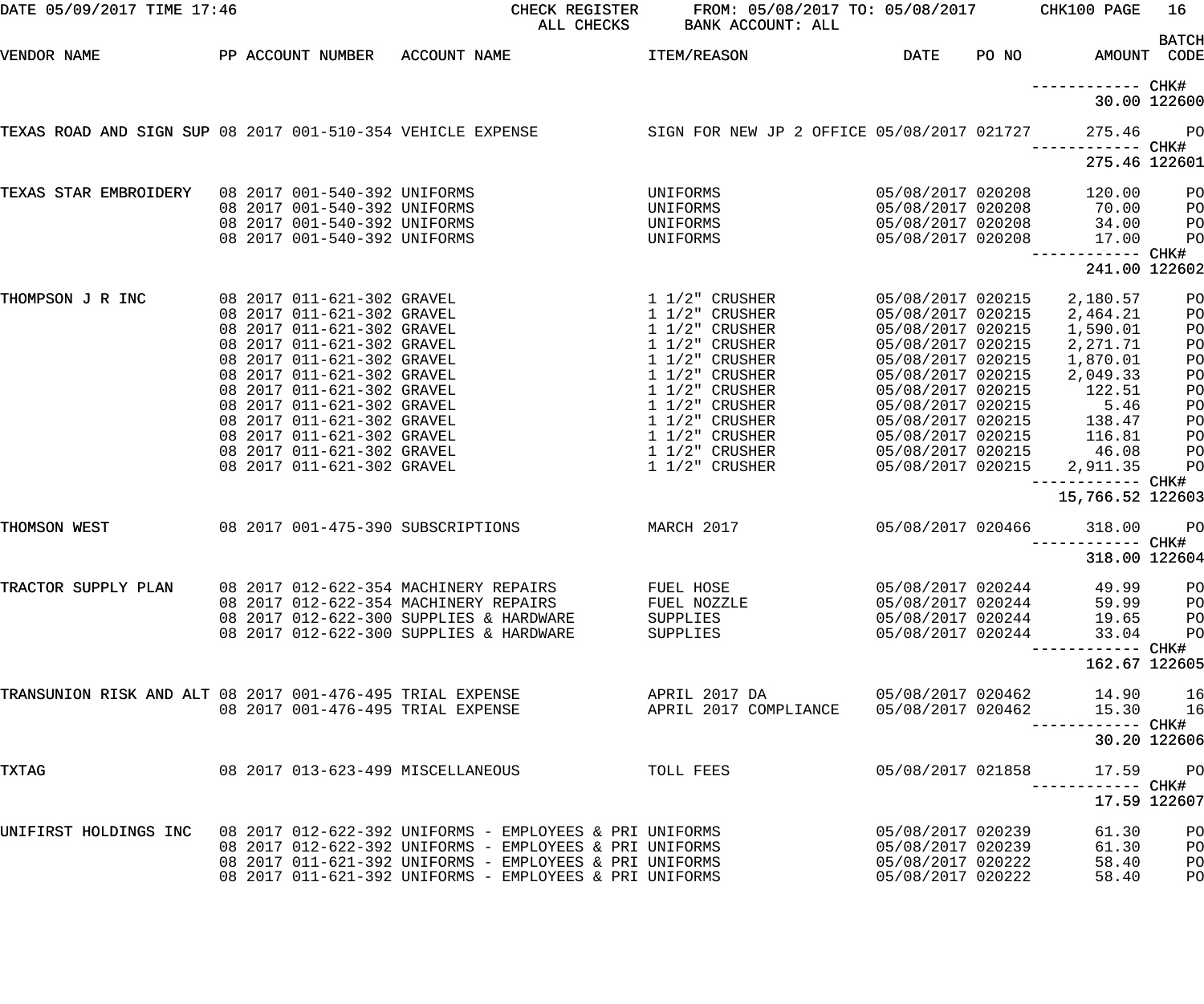| DATE 05/09/2017 TIME 17:46                                       |  |                              |                                                                                                                                                                                                            | CHECK REGISTER FROM: 05/08/2017 TO: 05/08/2017 CHK100 PAGE<br>ALL CHECKS BANK ACCOUNT: ALL |                                        |                                                   | 17<br><b>BATCH</b> |
|------------------------------------------------------------------|--|------------------------------|------------------------------------------------------------------------------------------------------------------------------------------------------------------------------------------------------------|--------------------------------------------------------------------------------------------|----------------------------------------|---------------------------------------------------|--------------------|
| VENDOR NAME                                                      |  |                              | PP ACCOUNT NUMBER ACCOUNT NAME                                                                                                                                                                             | ITEM/REASON                                                                                | DATE                                   | PO NO AMOUNT CODE                                 |                    |
|                                                                  |  |                              |                                                                                                                                                                                                            |                                                                                            |                                        | 239.40 122608                                     |                    |
| WAGNER SUPPLY COMPANY 08 2017 014-624-300 SUPPLIES & HARDWARE    |  | 08 2017 001-510-300 SUPPLIES | 08 2017 001-510-300 SUPPLIES                                                                                                                                                                               | DUST MOP HEAD<br>DISH SOAP<br>TISSUE                                                       | 05/08/2017 020367<br>05/08/2017 020502 | 193.20 PO<br>05/08/2017 020502 49.00<br>200.44 PO | P <sub>O</sub>     |
|                                                                  |  |                              | 08 2017 001-510-300 SUPPLIES                                                                                                                                                                               | TOWELS AND DISFECT                                                                         | 05/08/2017 020502                      | 401.22<br>843.86 122609                           | <b>PO</b>          |
| WARD TERESA                                                      |  |                              | 08 2017 001-476-495 TRIAL EXPENSE                                                                                                                                                                          | INVOICE NO. 2017-008  05/08/2017 021898                                                    |                                        | 120.00                                            | <b>PO</b>          |
|                                                                  |  |                              |                                                                                                                                                                                                            |                                                                                            |                                        | 120.00 122610                                     |                    |
| WASTE MANAGEMENT                                                 |  | 08 2017 001-510-442 WATER    | 08 2017 012-622-301 TRASH DISPOSAL                                                                                                                                                                         | 153 GIBSON LANE<br>JP 4 TRASH                                                              | 05/08/2017<br>05/08/2017               | $138.93 - -$<br>$91.69 -$<br>------------ CHK#    |                    |
|                                                                  |  |                              |                                                                                                                                                                                                            |                                                                                            |                                        | 230.62 122611                                     |                    |
| WEAVER STEPHANIE                                                 |  | 08 2017 001-476-425 MILEAGE  |                                                                                                                                                                                                            | MILEAGE APRIL 2017 05/08/2017                                                              |                                        | 3.42<br>------------ CHK#                         | $\sim$ $-$         |
|                                                                  |  |                              |                                                                                                                                                                                                            |                                                                                            |                                        |                                                   | 3.42 122612        |
| WEEKLY NEWS THE                                                  |  |                              | 08 2017 001-498-430 ADVERTISING                 CORRECTIONAL OFFICER AD  05/08/2017 021819       90.00                                                                                                     |                                                                                            |                                        | ------------ CHK#                                 | $P$ O              |
|                                                                  |  |                              |                                                                                                                                                                                                            |                                                                                            |                                        |                                                   | 90.00 122613       |
| WELCH STATE BANK                                                 |  |                              | 08 2017 011-621-610 CAPITAL LEASE EXPENSE       PRINCIPAL FY17 VOLVO MOT 05/08/2017 021882   56,349.88     PO<br>08 2017 011-621-650 CAPITAL LEASE-INTEREST EXP INTEREST FY17 VOLVO MOTO 05/08/2017 021882 |                                                                                            |                                        | 6,554.18 PO<br>------------ CHK#                  |                    |
|                                                                  |  |                              |                                                                                                                                                                                                            |                                                                                            |                                        | 62,904.06 122614                                  |                    |
| WINWHOLESALE COMMERCIAL 08 2017 001-510-450 BUILDING MAINTENANCE |  |                              |                                                                                                                                                                                                            | WIRE BOXES                                                                                 | 05/08/2017 020499                      | 50.41                                             | PO<br>CHK#         |
|                                                                  |  |                              |                                                                                                                                                                                                            |                                                                                            |                                        |                                                   | 50.41 122615       |
| XEROX CORPORATION                                                |  |                              | 08 2017 001-409-463 COPY MACHINE RENTAL<br>08 2017 001-409-463 COPY MACHINE RENTAL                                                                                                                         | APRIL 2017<br>APRIL 2017                                                                   | 05/08/2017 020523<br>05/08/2017 020518 | 65.37<br>202.58                                   | PO<br>PO           |
|                                                                  |  |                              | 08 2017 001-409-463 COPY MACHINE RENTAL<br>08 2017 001-409-463 COPY MACHINE RENTAL                                                                                                                         | APRIL 2017<br>APRIL 2017                                                                   | 05/08/2017 20522<br>05/08/2017 020514  | 195.59<br>243.99                                  | PO<br>PO           |
|                                                                  |  |                              | 08 2017 001-409-463 COPY MACHINE RENTAL                                                                                                                                                                    | APRIL 2017                                                                                 | 05/08/2017 020515                      | 137.08                                            | PO                 |
|                                                                  |  |                              | 08 2017 041-650-463 COPY MACHINE RENTAL                                                                                                                                                                    | APRIL 2017                                                                                 | 05/08/2017 020517                      | 256.98                                            | PO                 |
|                                                                  |  |                              | 08 2017 001-409-463 COPY MACHINE RENTAL<br>08 2017 001-409-463 COPY MACHINE RENTAL                                                                                                                         | APRIL 2017<br>APRIL 2017                                                                   | 05/08/2017 020521<br>05/08/2017 020519 | 167.42<br>249.42                                  | PO<br>PO           |
|                                                                  |  |                              | 08 2017 001-409-463 COPY MACHINE RENTAL                                                                                                                                                                    | APRIL 2017                                                                                 | 05/08/2017 020525                      | 188.37                                            | PO                 |
|                                                                  |  |                              | 08 2017 001-409-463 COPY MACHINE RENTAL                                                                                                                                                                    | APRIL 2017                                                                                 | 05/08/2017 020520                      | 85.55                                             | PO                 |
|                                                                  |  |                              | 08 2017 001-409-463 COPY MACHINE RENTAL                                                                                                                                                                    | APRIL 2017                                                                                 | 05/08/2017 020510                      | 177.82                                            | PO                 |
|                                                                  |  |                              | 08 2017 001-409-463 COPY MACHINE RENTAL                                                                                                                                                                    | APRIL 2017                                                                                 | 05/08/2017 020509                      | 146.23                                            | PO                 |
|                                                                  |  |                              | 08 2017 001-409-463 COPY MACHINE RENTAL<br>08 2017 001-409-463 COPY MACHINE RENTAL                                                                                                                         | APRIL 2017<br>APRIL 2017                                                                   | 05/08/2017 020511<br>05/08/2017 020513 | 178.26<br>193.33                                  | PO<br>PO           |
|                                                                  |  |                              | 08 2017 001-409-463 COPY MACHINE RENTAL                                                                                                                                                                    | APRIL 2017                                                                                 | 05/08/2017 020512                      | 98.13                                             | PO                 |
|                                                                  |  |                              | 08 2017 001-409-463 COPY MACHINE RENTAL                                                                                                                                                                    | APRIL 2017                                                                                 | 05/08/2017 020516                      | 81.50                                             | PO                 |
|                                                                  |  |                              | 08 2017 001-409-463 COPY MACHINE RENTAL                                                                                                                                                                    | SHORT PAID JAN INVOICE                                                                     | 05/08/2017 020512                      | 5.00                                              | PO                 |